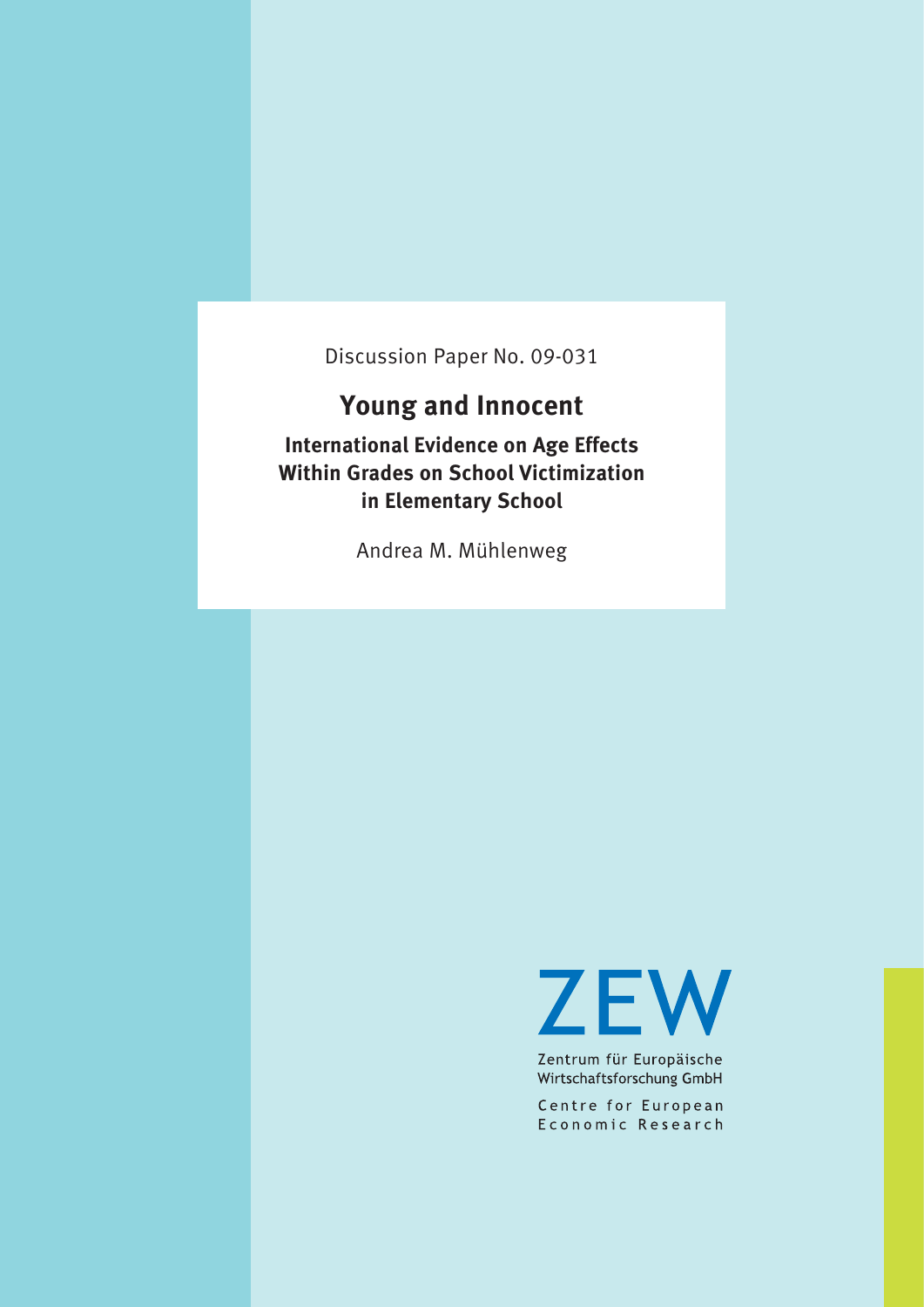Discussion Paper No. 09-031

## **Young and Innocent**

## **International Evidence on Age Effects Within Grades on School Victimization in Elementary School**

Andrea M. Mühlenweg

Download this ZEW Discussion Paper from our ftp server: ftp://ftp.zew.de/pub/zew-docs/dp/dp09031.pdf

Die Discussion Papers dienen einer möglichst schnellen Verbreitung von neueren Forschungsarbeiten des ZEW. Die Beiträge liegen in alleiniger Verantwortung der Autoren und stellen nicht notwendigerweise die Meinung des ZEW dar.

Discussion Papers are intended to make results of ZEW research promptly available to other economists in order to encourage discussion and suggestions for revisions. The authors are solely responsible for the contents which do not necessarily represent the opinion of the ZEW.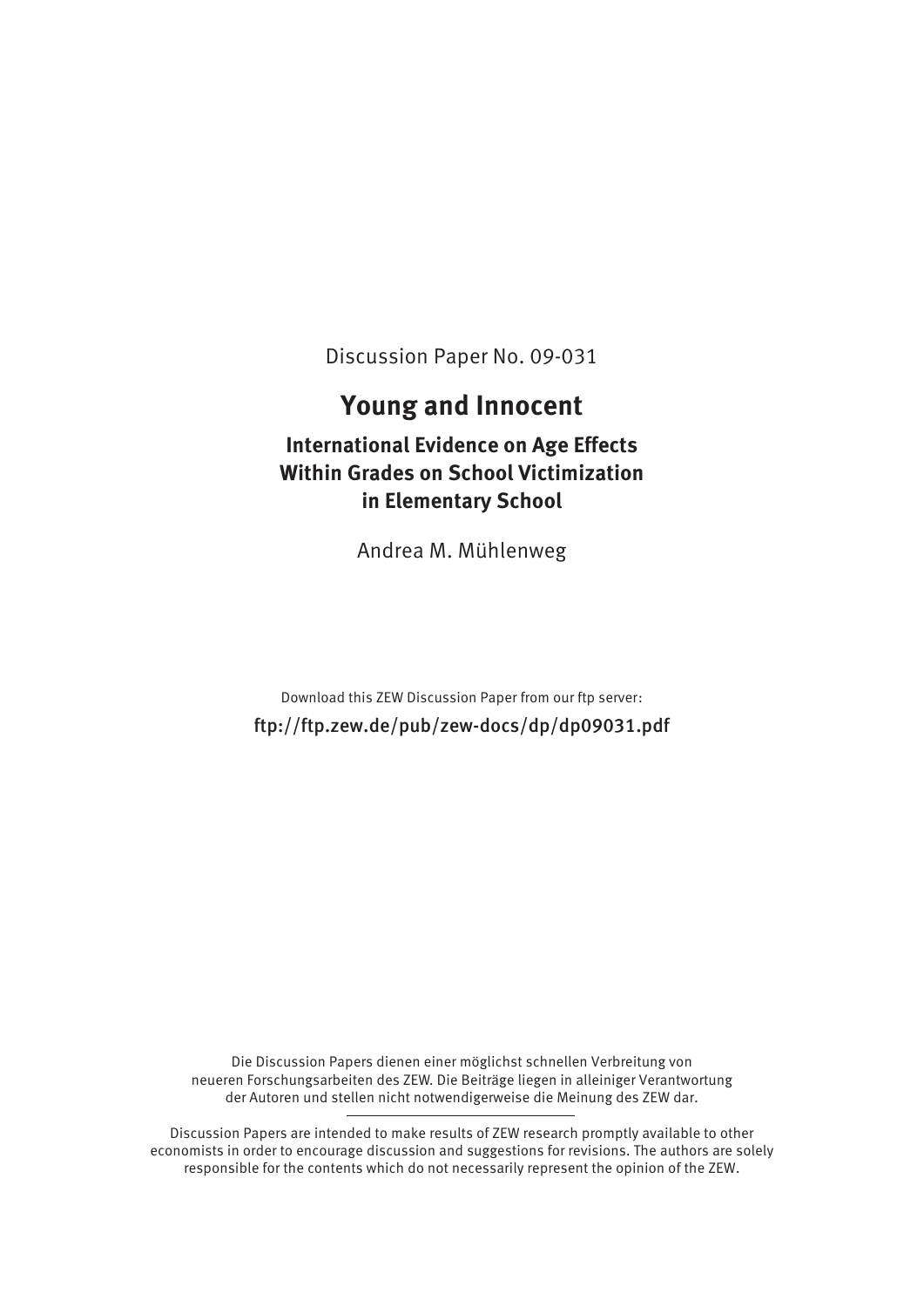#### **Non Technical Summary**

School entry age effects on (short-term) cognitive outcomes are well-documented in the economic literature for many countries. These studies do not consider school entry age effects on the development of personality or social outcomes. However, the recent human capital literature emphasizes the multi-dimensionality of skills. Cognitive as well as non-cognitive skills are important determinants of labor market success. This is why the present study examines age effects on social outcome variables. Specifically, available international school assessment data allow observation whether younger children are more often victims of school violence in elementary school.

Precisely, the question of interest in this study is whether children, as observed at one point in time, suffer from being the youngest *within* grade. Harm is done for example if the youngest children are more often bullied or are more often victims of any kind of school violence. Age effects are identified following the instrumental variables literature based on national school entry age rules. Possible selection into compliance with official rules is taken into account via the control function approach as a robustness check.

Based on the PIRLS data for 17 countries, this paper demonstrates that younger children within grades (due to entering school younger according to official school entry age regulations) are harmed in terms of school victimization. The size of point estimates of the age effect is mostly higher for boys than for girls and for children with an immigrant background than for native children. Additionally, the study considers whether countries with a high age effect on cognitive outcomes are also countries with high age effects on social outcomes. Along this line, I find that the social effects of age within grade tend to be higher in countries where there are also high age effects on the observed cognitive test scores. Less favorable social outcomes seem to go hand in hand with less favorable test performance.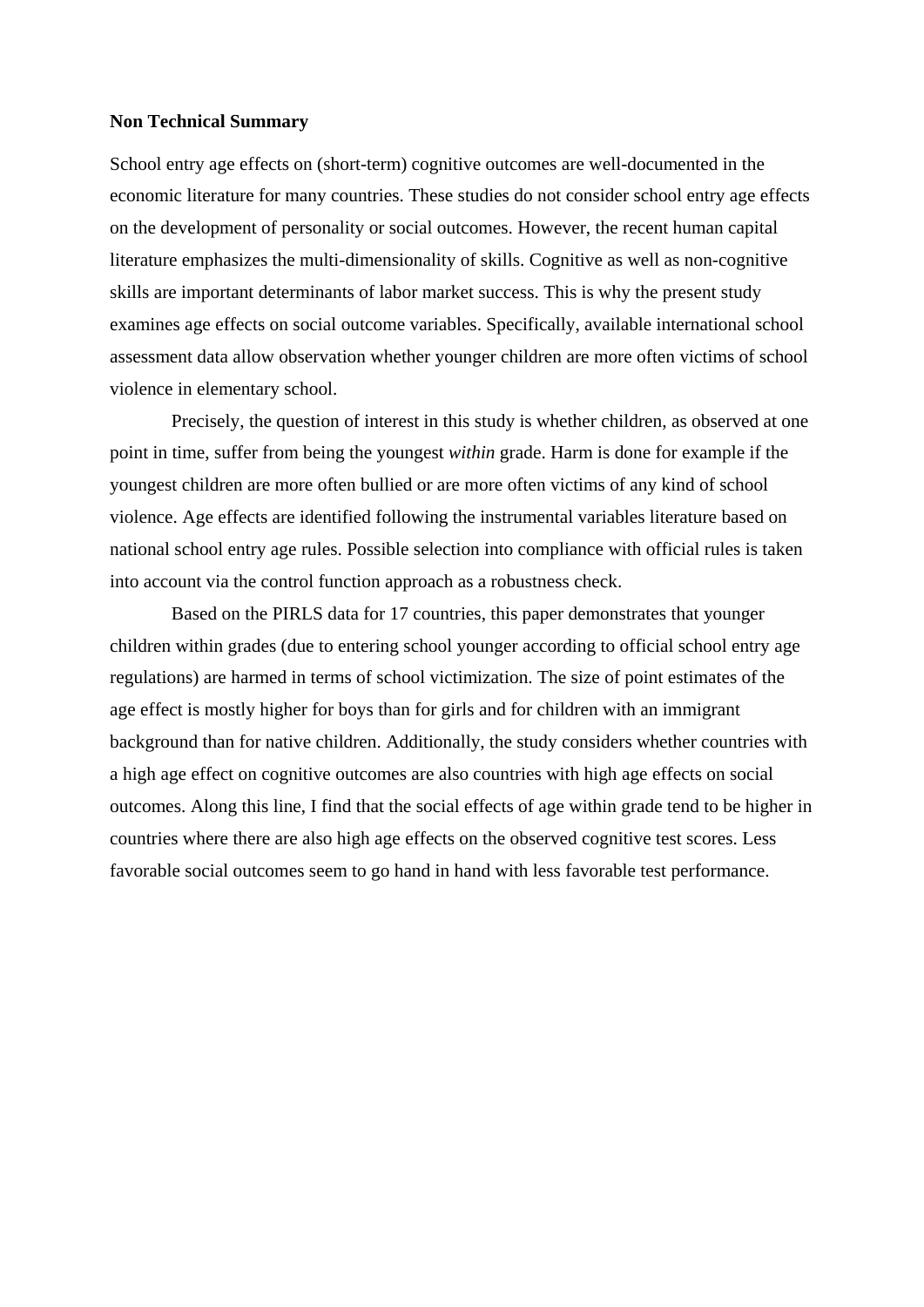#### **Das Wichtigste in Kürze (German Summary)**

Mehrere aktuelle bildungsökonomische Veröffentlichungen befassen sich mit den (kausalen) Auswirkungen des Einschulungsalters auf den weiteren schulischen Erfolg und die kognitive Entwicklung. Diese Studien berücksichtigen jedoch nicht, dass neben der kognitiven Entwicklung die Persönlichkeitsentwicklung und soziale Ergebnisse relevant sind. Die neuere Humankapitalliteratur betont die Mehrdimensionalität von Fähigkeiten: Kognitive wie nichtkognitive Fähigkeiten sind wichtige Determinanten der Höhe des Humankapitals. Deshalb beleuchtet die vorliegende Studie Alterseffekte in Bezug auf soziale Ergebnisse. Die Studie geht der Frage nach, ob Kinder, die zu einem bestimmten Zeitpunkt (in der vierten Klasse) beobachtet werden, darunter leiden, wenn sie die jüngsten in der Klasse sind. Vorliegende Schülerleistungsdaten ermöglichen es insbesondere zu analysieren, ob die jüngeren Schülerinnen und Schüler häufiger Opfer von Mobbing und Gewalt in der Schule werden.

Auf der Grundlage von Daten für 17 Länder, die an der Grundschullesestudie IGLU teilgenommen haben, zeigt sich folgendes: Die (auf Grund der entsprechenden Einschulung nach offiziellen Stichtagsregelungen) jüngeren Kinder innerhalb von Klassen haben eine signifikant höhere Wahrscheinlichkeit, von Mobbing oder Gewalt in der Schule betroffen zu sein, als die älteren. Dies gilt insbesondere für Jungen und für Schülerinnen und Schüler mit Migrationshintergrund. Betrachtet man die Effekte, die für die einzelnen Länder geschätzt werden, so zeigt sich eine positive Korrelation zwischen der Auswirkung des Alters auf die Leistungen in der Grundschullesestudie und dem Alterseffekt auf die sozialen Ergebnisse. Die Kinder, die auf Grund ihres Alters unter Mobbing/Gewalt leiden, erzielen demnach (aus dem gleichen Grund) tendenziell schlechtere Testergebnisse.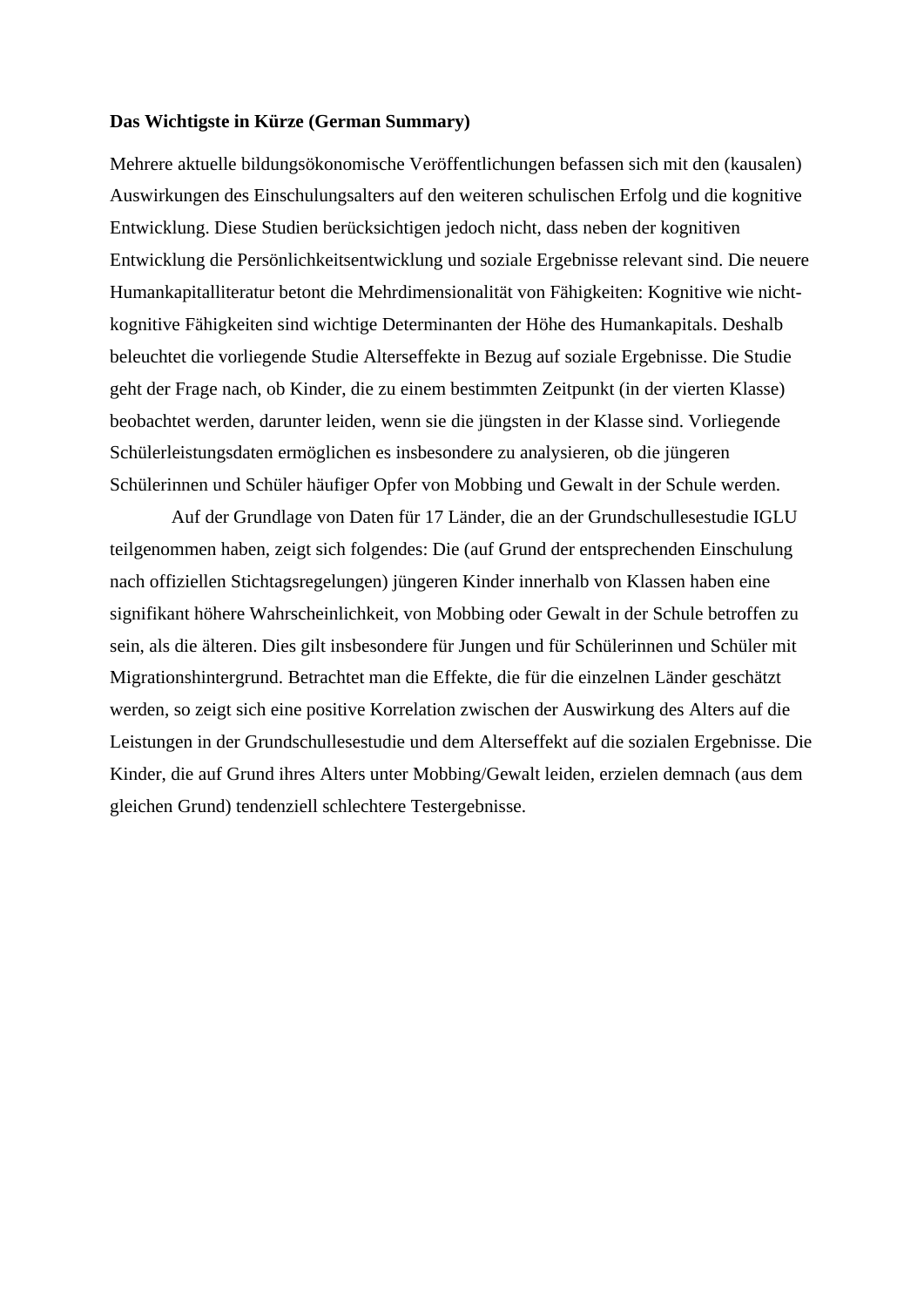## **Young and Innocent**

International evidence on age effects within grades on school victimization in elementary school

Andrea M. Mühlenweg

ZEW Centre for European Economic Research, Mannheim

Corresponding address: ZEW Mannheim, P.O. Box 10 34 43, 68034 Mannheim, Germany

Email: muehlenweg@zew.de Phone: +49 621 1235 280 Fax: +49 621 1235 225

**Abstract**: This study examines the impact of children's age within grade on school victimization in elementary school. Identification of age effects relies on the instrumental variables approach drawing on official school entry age rules based on children's month of birth. The empirical analysis uses the PIRLS data for 17 countries where such school entry age rules are effectively applied. Possible selection into compliance with official entry rules is taken into account via a control function approach. The study demonstrates that children are causally and significantly harmed by being the youngest within grade. Sub-group analysis reveals that the size of age effects on school victimization tends to be higher for boys than for girls as well as for children with an immigrant background compared to natives. The point estimates suggest that the age effect on school victimization is especially high in countries where there are also high effects on the cognitive outcome variable.

### **JEL classification:** I21

**Keywords:** education, segregation, school effects

**Acknowledgement:** Financial support from the Wissenschaftsgemeinschaft Gottfried Wilhelm Leibniz under the project 'Non-cognitive skills: Acquisition and Economic Consequences' is gratefully acknowledged. I am grateful to Melanie Arntz, Michèle Belot, Holger Bonin, Katja Coneus, Claire Crawford, Stephan Dlugosz, Philipp Eisenhauer, Bernd Fitzenberger, James Heckman, Hendrik Jürges, Verena Niepel, Friedhelm Pfeiffer, Pia Pinger, Patrick Puhani, Thomas Walter, Thomas Zwick and participants of the 2009 SOLE conference as well as seminar participants at the ZEW Mannheim and the University of Freiburg for valuable comments to earlier versions of this work. Thanks to Franz Georg Westermaier for double checking school regulations. All remaining errors are my own.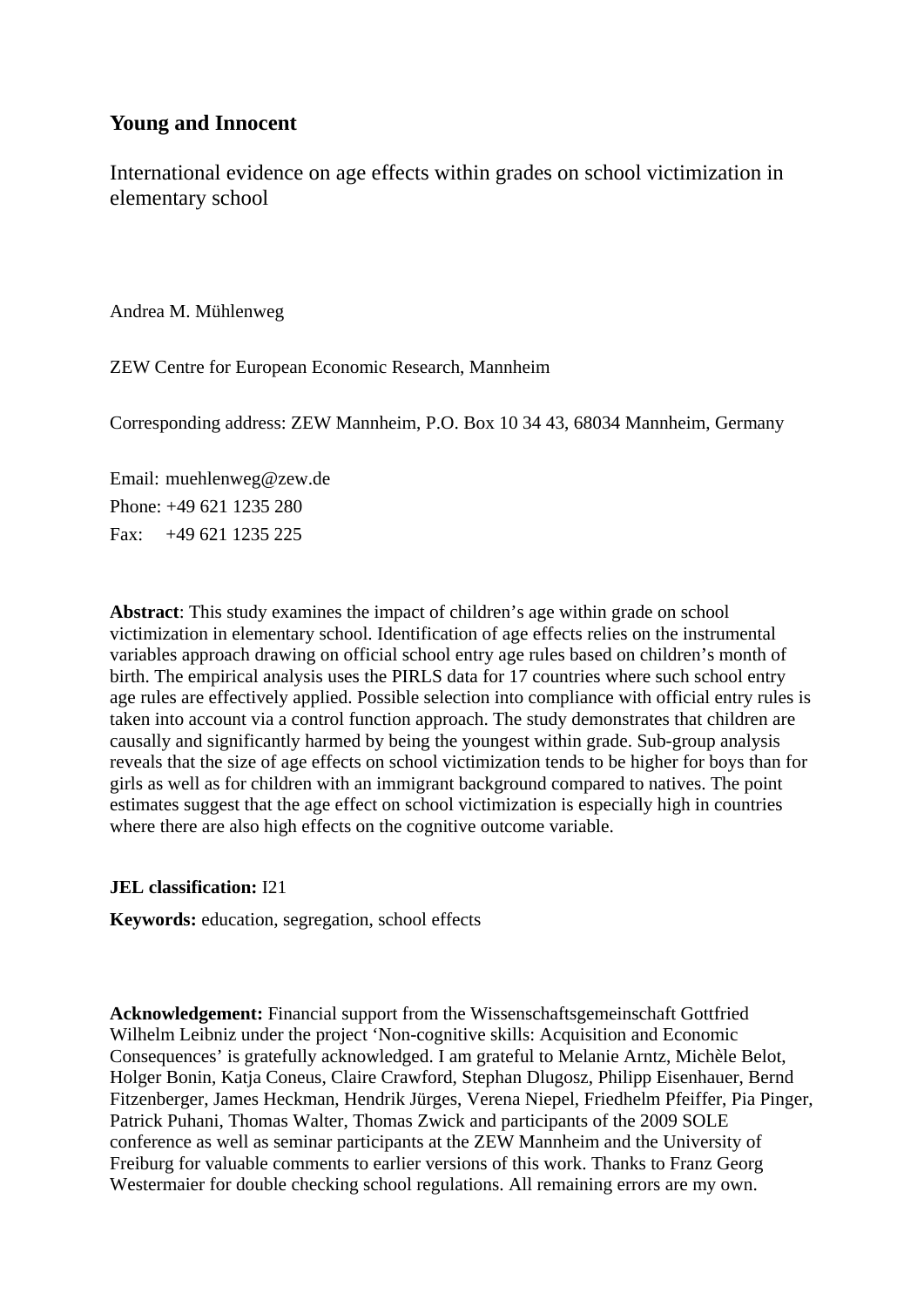#### **1 Introduction**

1

Positive effects of age at school entry on (short-term) cognitive outcomes are welldocumented in the economic literature for many countries (cf. for example Bedard and Dhuey, 2006; Cascio and Lewis, 2006; Puhani and Weber, 2006; Kawaguchi, 2009; Mühlenweg and Puhani, 2010). None of these studies considers school entry age effects on the development of personality or social outcomes. However, the recent human capital literature emphasizes the multi-dimensionality of skills (e.g. Cunha et al., 2006). Cognitive as well as non-cognitive skills (including social skills) are important determinants of labour market success. This is why the present study examines age effects on social outcome variables for pupils in a large set of countries. Specifically, available international school assessment data allow observation whether younger children are more often victims of school violence in elementary school. $<sup>1</sup>$ </sup>

Age effects are identified following the instrumental variables literature based on official school entry age rules (as introduced in Angrist and Krueger, 1992). Possible selection into compliance with official entry rules is taken into account via a control function approach as a robustness check (cf. Card, 2001). Precisely, what this paper is interested in is not the *absolute* effect of school entry age on children's performance (for example comparing the performance of children entering at age 6 and those entering at age 7). As noted recently for example in Angrist and Pischke (2009) this effect may not be properly identified based on student data. The question of interest in this study is whether children, as observed at one point in time, suffer from being the youngest *within* grade. Harm is done for example if the youngest children are more often bullied or are more often victims of any kind of school violence.<sup>2</sup>

Based on data for a large set of countries, this paper demonstrates that younger children within grades (due to entering school younger according to official school entry age regulations) are harmed in terms of school victimization. The size of point estimates of the age effect is mostly higher for boys than for girls and for children with an immigrant background than for native children. Additionally, the study considers whether countries with

<sup>&</sup>lt;sup>1</sup> Among development psychologists, there seems to be a consensus that non-cognitive skills are predominantly determined in *early* childhood. Thus, the present application is also an example of an examination whether an institutional set-up (i.e. school entry age regulation) might influence the formation of personality during the schooling years.

 $2^2$  Beside possible non-cognitive effects related to such social outcomes and their influence on the development of personality cognitive effects of age within grade might also be crucial. For example in countries with a system of secondary school tracking, students are typically evaluated at one point in time and accordingly selected to different secondary school tracks. Therefore, poorer cognitive performance of younger children within grade crucially affects those children's future education perspectives (cf. Mühlenweg and Puhani, 2010 for such evidence related to a school tracking system).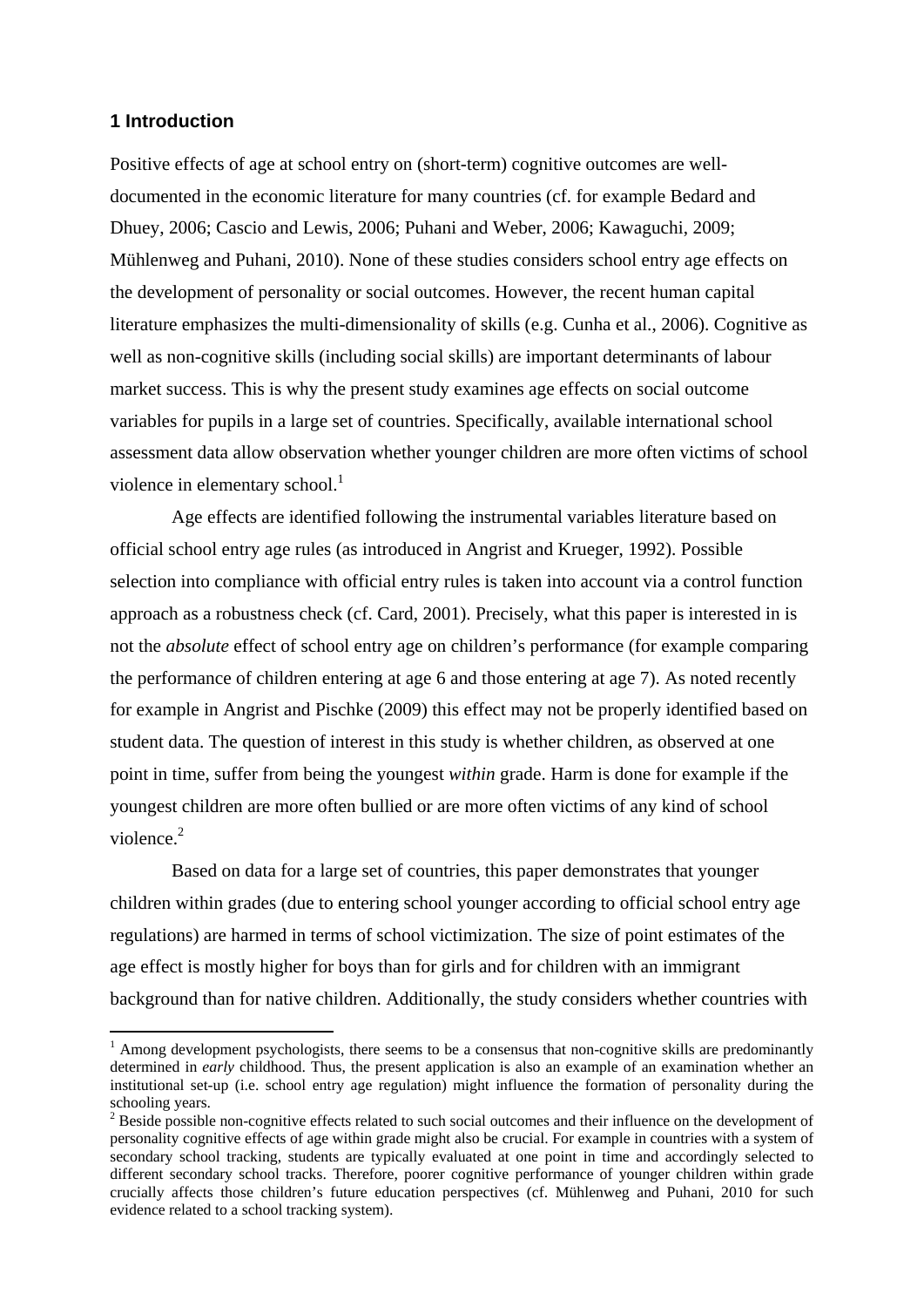a high age effect on cognitive outcomes are also countries with high age effects on social outcomes. Along this line, I find that the social effects of age within grade tend to be higher in countries where there are also high age effects on the observed cognitive test scores. Less favorable social outcomes seem to go hand in hand with less favorable test performance.<sup>3</sup>

The paper proceeds as follows: Section 2 introduces the data base and is followed by Section 3 on stylized facts and a review of the empirical method to identify age of school entry effects. The according regression results and robustness checks are discussed in Section 4. Section 5 concludes.

#### **2 Data**

1

The major data source used in this paper is the Progress in International Reading Literacy Study 2006 (PIRLS 2006). The original PIRLS data base provides data on children attending elementary schools in 40 countries including Canada with five separate samples for its provinces. Sample size varies by country: On average about 4,800 children are observed per country. Children within the observed grades are about ten years old, so that for most countries, data are collected in fourth grade of compulsory schooling. In two countries, South Africa and Luxembourg, the average students are somewhat older (about 11 years old). PIRLS includes information from students, parents and school questionnaires as well as children's results in the reading literacy test. Test outcomes are standardized to an international mean of 500 and a standard deviation of 100. For the purpose of the regression analysis, I further standardize the test score by dividing it by its standard deviation in order to facilitate the interpretation of the effect.

 The PIRLS data base provides a set of social outcome variables indicating whether pupils suffer from school victimization. All these variables are reported by the children within the student background questionnaire. Specifically, the present study considers binary variables indicating that within the last month in school "something was stolen" from the child, whether the child was "bullied by another student", or whether she or he was "injured by another student". I also use an aggregated binary variable for school victimization indicating whether any of these three events happened to the child. For some children the social outcome variables are not observed but the number of such missing observations is relatively small (about 2 % for the aggregated variable in the estimation sample).

 $3$  It is not within the scope of this paper to disentangle interactions of cognitive and non-cognitive development. Thus, I present evidence with respect to the age effect on social outcomes as well as the age effect on test scores. I do not identify or discuss the channels of interaction between these effects.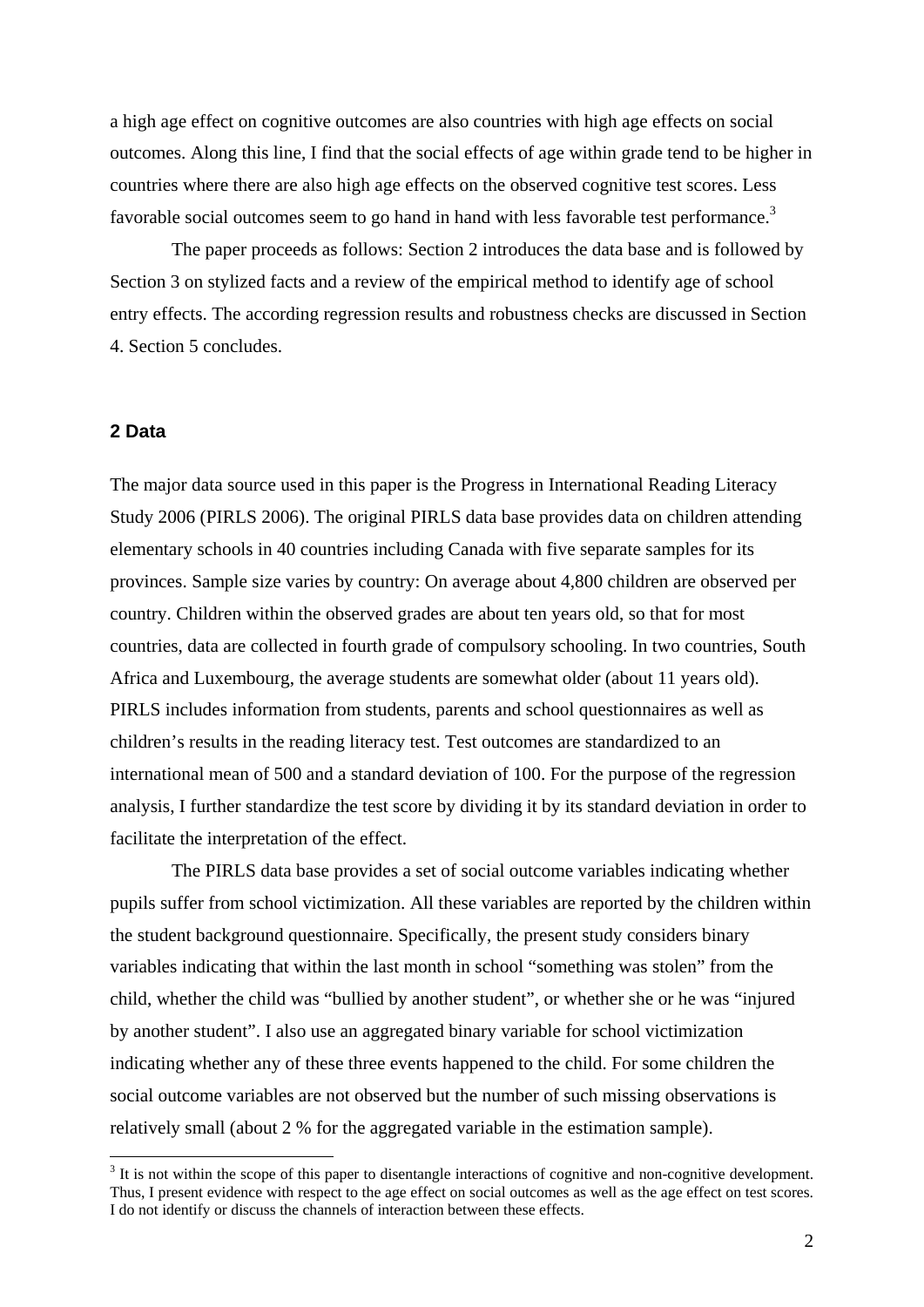As concerns student background variables, I do not use data from the parents' questionnaires since this would notably reduce sample sizes: Taking the average of all countries considered in this paper, parents' response rate for basic information amounts to 85 % but in some countries it is much lower (about 50 %). Therefore, restricting the samples to children whose parents answered a questionnaire would probably introduce selectivity. Information on students' background is thus solely drawn from the students' questionnaires. However, there is also a crucial number of missing observations for some variables observed in the students' questionnaire. Consequently, only key variables (favorably with a high response) rate are used. The first key variable is gender which is observed for 100 % of the children and verified via PIRS administered information. The second key variable is an indicator for immigrant background stating whether the child or one of the child's parents has been born abroad. This second variable is only available for 84 % of the children so that corresponding sub-group results have to be interpreted with a grain of salt. Furthermore, children's birth month and year of birth as well as the interview date (determining children's age in the observed grade) are drawn from the administered information. Actual age of school entry is deduced by subtracting time in school from the observed age at time of interview. Thus, possibilities of grade retention are ignored. I assume that this yield the exact age of school entry for the vast majority of children (frequencies of grade retention after first grade and up to fourth grade should be small in most countries). Furthermore, grade retention will be addressed in a robustness check.

Table 1 provides means and standard errors of central outcomes and control variables for each country and based on the estimation samples which will be used in Section 4. Notably, there is significant variation in the degree of school victimization between different countries: 81 % of children in South Africa indicate to suffer from some kind of school victimization while only 26 % of children in Poland report such problems.

Average compulsory school entry age is between 5.2 and 7.3 years in the relevant countries. In countries where children enter when they are about five years old (like Scotland and England) children are accordingly observed in the fifth (instead of the fourth) year of compulsory schooling in PIRLS. In most countries, the average child enters school at the age of six.

Besides the student level data of PIRLS, the further analysis requires information on national school entry regulations. The primary source for the national regulations is the contextual data-base which is directly provided in PIRLS (PIRLS 2006 Curriculum Questionnaire). I further verify and complement this information mainly based on information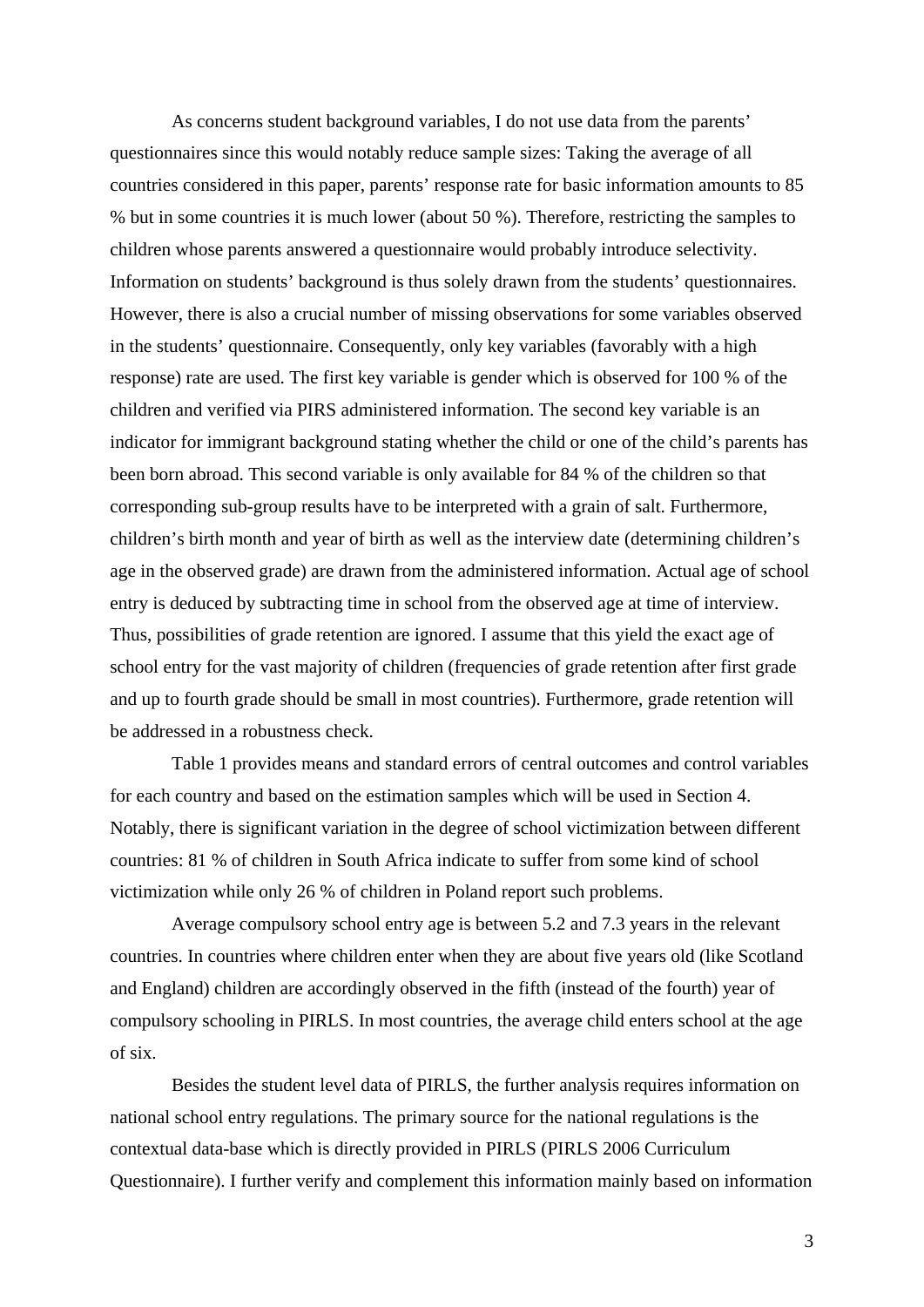from national ministry of education homepages and the Eurydice data-base (www.eurydice.org).4 Standard school entry age regulations which imply a cut-off month for school entry related to children's birth date are documented and verified for 17 countries for the given cohorts of children.<sup>5</sup> Table 2 provides an overview of the different school entry regulations with respect to the different cut-off dates in the 17 countries of interest.

#### **3 Stylized Facts and Identification Strategy**

1

A simple descriptive way to consider school age effects on school victimization is presented in Figure 1 based on the pooled data set including all 17 countries. This figure shows average test cores and social outcomes by relative age within grade (as deduced from the age structure in the observed school year). <sup>6</sup> There is a clear pattern that both the particular young as well as the particular old children within grade perform poorly in the PIRLS reading test and are most often subject to school violence. This evidence hints to the endogeneity of school entry age with respect to the outcomes considered: In countries where school entry regulations are not strictly applied, for example children with cognitive or behavioral problems may enter school later than prescribed by the official regulation and will make up the group of extremely late entrants. In light of parental discretion and possible grade retention, it is not surprising that the relatively old children achieve less favorable outcomes when observed in elementary school.

It is also worth observing that there is a somewhat different pattern related to the more regular aged school entrants within a one year age span around the average entrance age (85 % of children in the sample). Within this sample, there seems to be a tendency that relatively older students are *less* often subject to school violence (with a nearly linear trend).

The patterns observed are very similar for each gender and for children with and without an immigrant background. The corresponding means for all these sub-groups are

<sup>&</sup>lt;sup>4</sup> All internet sources have been retrieved in February and March 2009. Detailed information on the sources is available upon request from the author. 5

 $<sup>5</sup>$  I excluded countries where such school entry age regulations exist but are obviously not applied. This is the</sup> case if eyeballing of school entry age by birth month demonstrates that the effectively used cut-off month is not the cut-off month stated in the national school regulation. As a formal criterion, I excluded all countries where regressing children's age in first grade on the entry age according to the regulation yielded coefficients of less than 0.5 years for the sample of pupils born a month prior or after the cut-off month ('regression discontinuity sample'). I also excluded countries with significant regional variation in school entry age regulations (for example the U.S. as well as Germany at the year of observation), since regions cannot be identified in the data. More information on this for all 40 PIRLS countries is available upon request from the author.

<sup>&</sup>lt;sup>6</sup> Only the majority of children who enter school at most a year earlier and at least a year later than the average child are included. This criterion is met by 96 % of children. Older and younger children are not included in Figure 1 for practical reasons (scaling of the x-axis).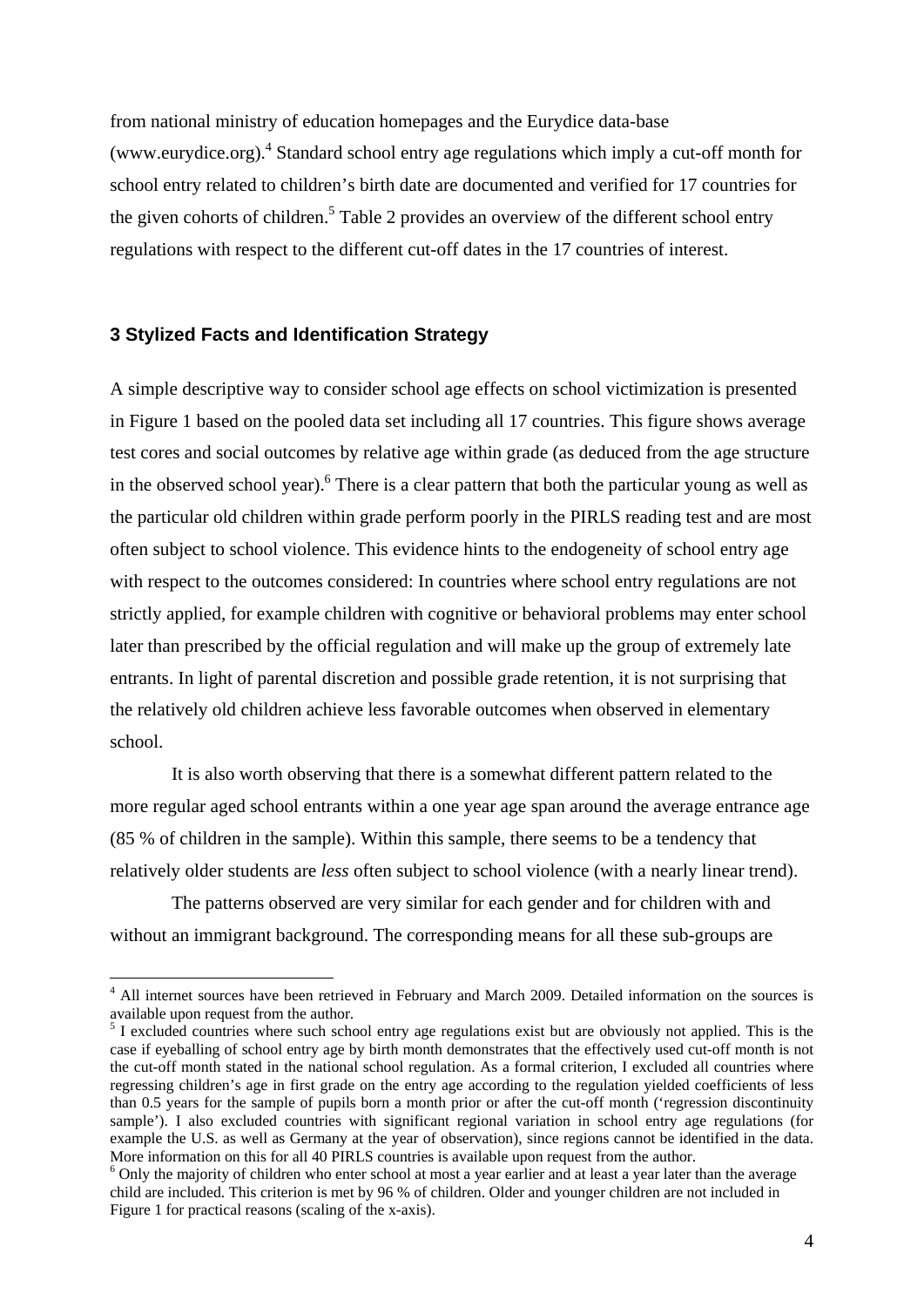summarized in Table 3. Generally, girls' test scores are somewhat higher and the frequencies of school victimization are slightly lower (except for the extreme age groups). For example 51 % of averaged aged girls and 55 % of the boys report to be subject to any kind of school violence. At the same time, children without an immigrant background score somewhat higher and are less likely to be victims of school violence (again except for the extreme age groups). As for these children, 50 % of average aged children without immigrant background report not to experience school violence while 59 % of average aged immigrant children do so.

 The evident endogeneity of age within grades calls for an instrumental variables strategy. Therefore, it is important to note that - besides parental and teacher's discretion - the age distribution within grades is mainly driven by national age of school entry regulations. Such official entry age rules typically imply a cut-off month for school entry so that assigned age at school entry depends on children's birth month. As shown in Table 2, in most countries the official rule is that children enter school in the calendar year when they turn six. This implies that the cut-off date for school entry is December, 31 (the end of the calendar year). In Austria and Slovakia for example, the cut-off month is September: Children born before September, 1 are supposed to enter school in the year when they turn six, while children born between September and the end of December, enter in the year they turn seven.

Assigned school entry according to the official regulations is a valid instrument for age within grades, assuming that month of birth is exogenous to educational and social outcomes. However, as summarized in Bound, Jaeger and Baker (1995), there might be direct effects of season of birth on the child's development. In order to eliminate such seasonal birth date effects on the outcome variables, I restrict the regression samples to children born one month before and after the school entry age cut-off date (discontinuity samples).<sup>7</sup>

Using Two-Stage-Least Squares (2SLS) estimation with birth month as an instrument identifies the age effect for the group of compliers with the official entry age rule in the sense of a local average treatment effect (LATE). Compliance with entry age rules is far from perfect in some countries. In order to deduce an impact for the entire population of children, the crucial question is how the LATE generalizes to an average treatment effect (ATE). In other words, the question is how compliers differ from non-compliers with the entry age rule. For example Puhani and Weber (2007) present some evidence for a negative correlation of the

1

<sup>&</sup>lt;sup>7</sup> Concerning functional form I mainly use linear probability models. I also present a robustness check where 'probit IV' estimations are used for the school violence indicators (estimated using ivprobit with the marginal effects command in STATA 9.2).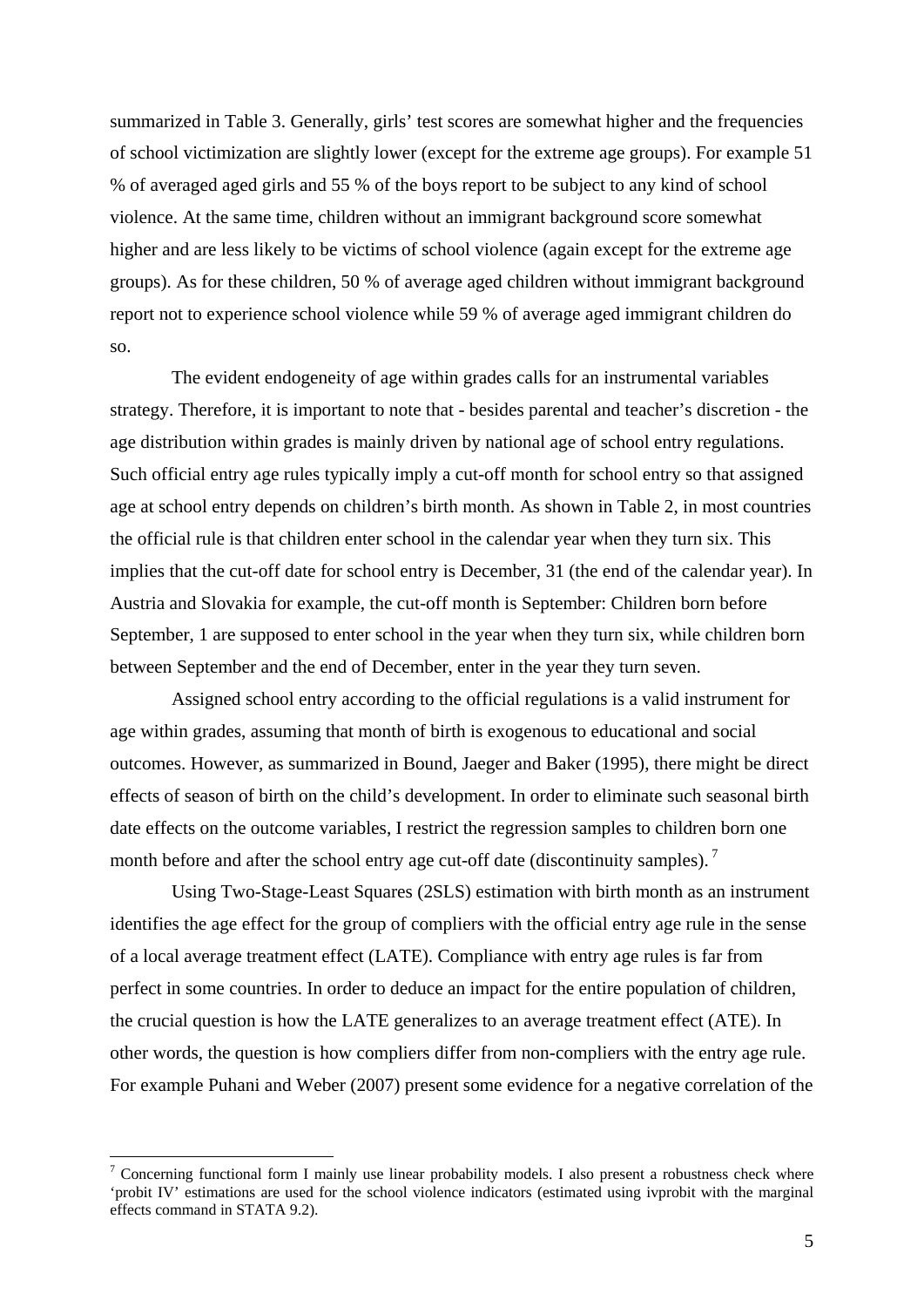degree of compliance and the size of the age effect on standardized test scores. This suggests that compliers are less affected by age effects than non-compliers.

In order to take possible selection to the group of compliers into account (i.e. compliers are affected in a different way than non-compliers), in a first (simple) robustness check I restrict the sample to countries with strict enforcement of the school entry age regulations. In this case, practically everyone is a complier. This also implies that countries with considerable numbers of grade retention are excluded. As a second robustness check, I use the control function approach as suggested by Card (2001) following Garen (1984). In principle, I thus estimate the following equations in two steps:

$$
\hat{a}_i = \hat{\varepsilon} \cdot e_i(b_i)
$$
\n
$$
y_i = b_0 + b_1 a_i + b_2 (\hat{a}_i - \hat{\varepsilon} \cdot e_i(b_i)) + b_3 (\hat{a}_i - \hat{\varepsilon} \cdot e_i(b_i)) a_i
$$
\n(1)

where  $\hat{a}$  is individual *i*'s prediction of observed age at school entry  $(a_i)$  from the first stage regression,  $e_i(b)$  is assigned age at school entry for individual *i* which depends on birth month  $b_i$  and  $y_i$  is the outcome of interest (test scores or social outcomes).  $\hat{\varepsilon}$ ,  $b_1$ ,  $b_2$ , and  $b_3$ are regression coefficients of the first and second step respectively. Second step estimation should accordingly yield a consistent estimate of the age effect  $(b_1)$ .

#### **4 Results**

In order to pin down the overall effect of age within grade on test scores and social outcomes, Table 4 presents results from 2SLS estimation based on the pooled sample including all 17 countries. Since absolute age at school entry differs somewhat by country and I am not interested in the absolute age effect but in relative age within grade, estimation is based on relative age as the control variable. The first panel of Table 4 demonstrates that 2 SLS yields rather high and highly significant first stage coefficients. This underpins confidence in the instrument (assigned relative age implied by birth month) which is far from being a weak instrument. Secondly, a higher age within grade implies higher test scores: Children who are about a year older (that is for most countries: children who entered school when aged about seven instead of six years) score about 0.3 test score standard deviations higher compared to the younger children. With respect to school victimization, older children are also less likely to be victims of school violence. The overall probability to suffer from school violence is reduced by about nine percentage points for children being a year older. Accordingly, the estimated age coefficients are negative for all social outcome variables, i.e. younger children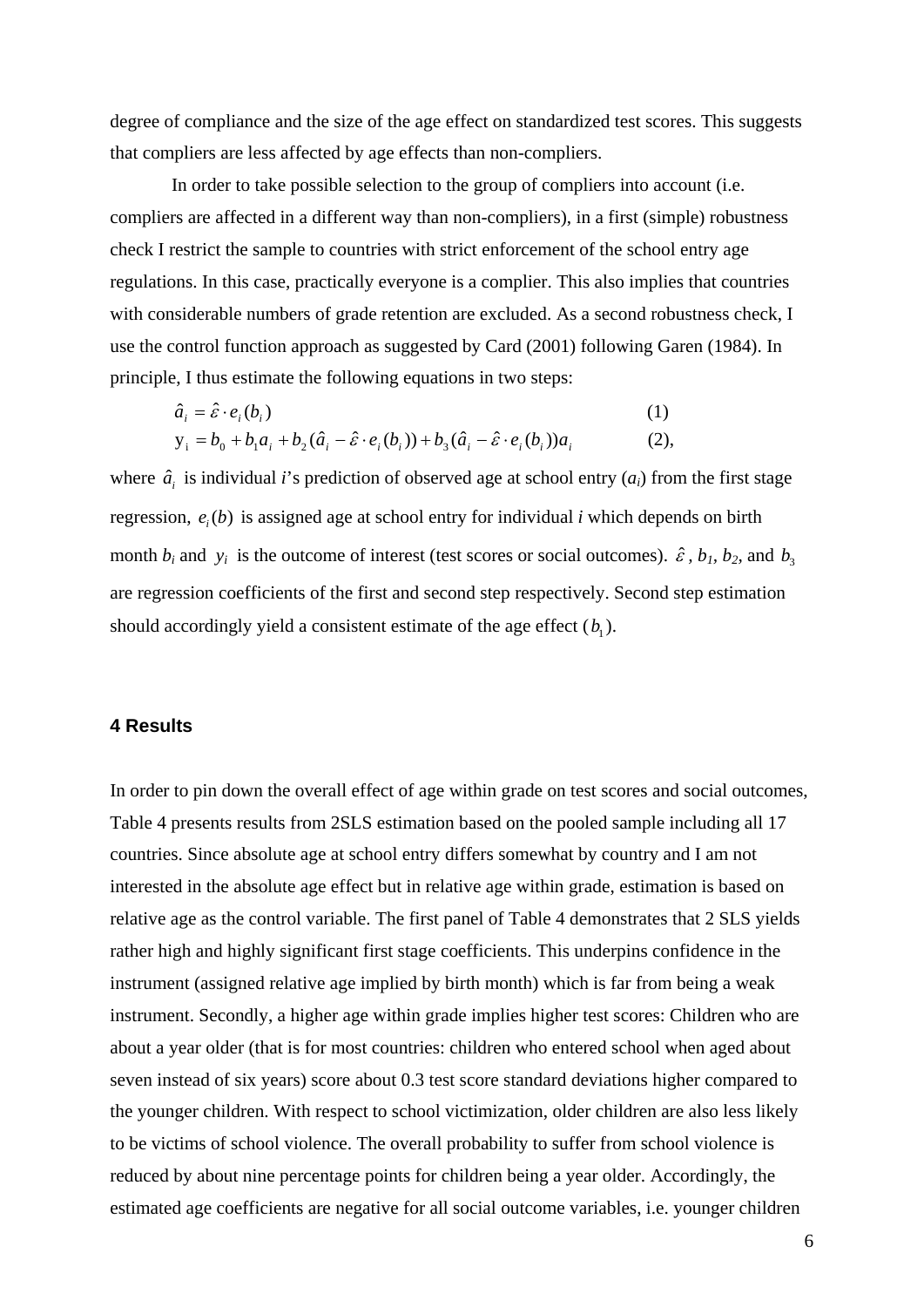are significantly more likely to get something stolen, to be bullied and to be hurt. Sub-group analysis presented in Table 4 shows that the absolute size of point estimates of the age effects is higher for boys than for girls. For the social outcomes variables, the absolute size is additionally higher for children with an immigrant background than for natives.

 To refine the analysis, results are furthermore estimated separately for each country (cf. Figure 2 and Table 5). Again, this yields positive effects of age within grade on reading test scores. Positive point estimates of the 2SLS regression range from 0.01 test score standard deviations (South Africa) to 0.49 standard deviations (Scotland). At the same time, most of the point estimates of the age effect on the probability of school victimization are negative (with the exception of a zero effect for Slovakia). The negative effects are highest for Ontario (-0.18), Scotland (-0.17) and England (-0.14). Even if these point estimates are not always significant in the statistical sense, Figure 2 suggests that countries with high positive age effects on cognitive outcomes also tend to be characterized by high negative effects on school violence. If the sample is reduced to countries where both the cognitive and the general school victimization effect are significant at least on the ten percent level, the pattern clearly remains the same (not shown here). The sample of countries where all these effects are significant consists of Scotland, England, Canada, Spain, France and Taiwan. The age effect on the reading score and the age effect on school victimization are correlated with a negative Bravais-Pearson correlation coefficient -0.62 in this sample.

The presented results from 2SLS regressions might be driven by the selectivity of the group of compliers. In order to check this, in a first step, the sample is reduced to countries with a high rate of compliance (first stage coefficients of 0.85 or more). Accordingly, the sample includes Ontario (Canada), England, Iceland, Norway, Poland, Singapore and Spain. The results demonstrate that the estimated patterns are clearly robust to using this sample. According to the linear probability regressions, the correlation of the cognitive effect and the school victimization effect amounts to  $-0.78$  in this case.<sup>8</sup>

In addition to this check, Figure 2 also includes results from control function estimation generalizing the estimated effect to an average treatment effect under its functional form assumptions. The results are robust compared to the 2SLS estimation. As a further robustness check concerning functional form, Figure 2 also shows marginal effects from 'probit instrumental variable' (instead of linear probability) regressions for the binary outcome variable which again validates the results. The size of the estimated marginal effects is very close to the effects estimated via 2SLS.

1

 $8$  If a somewhat less strict criterion, say compliance corresponding to a first stage effect of 0.8 is used, the sample remains larger and includes a dozen of countries. The correlation of effects is -0.63 in this case.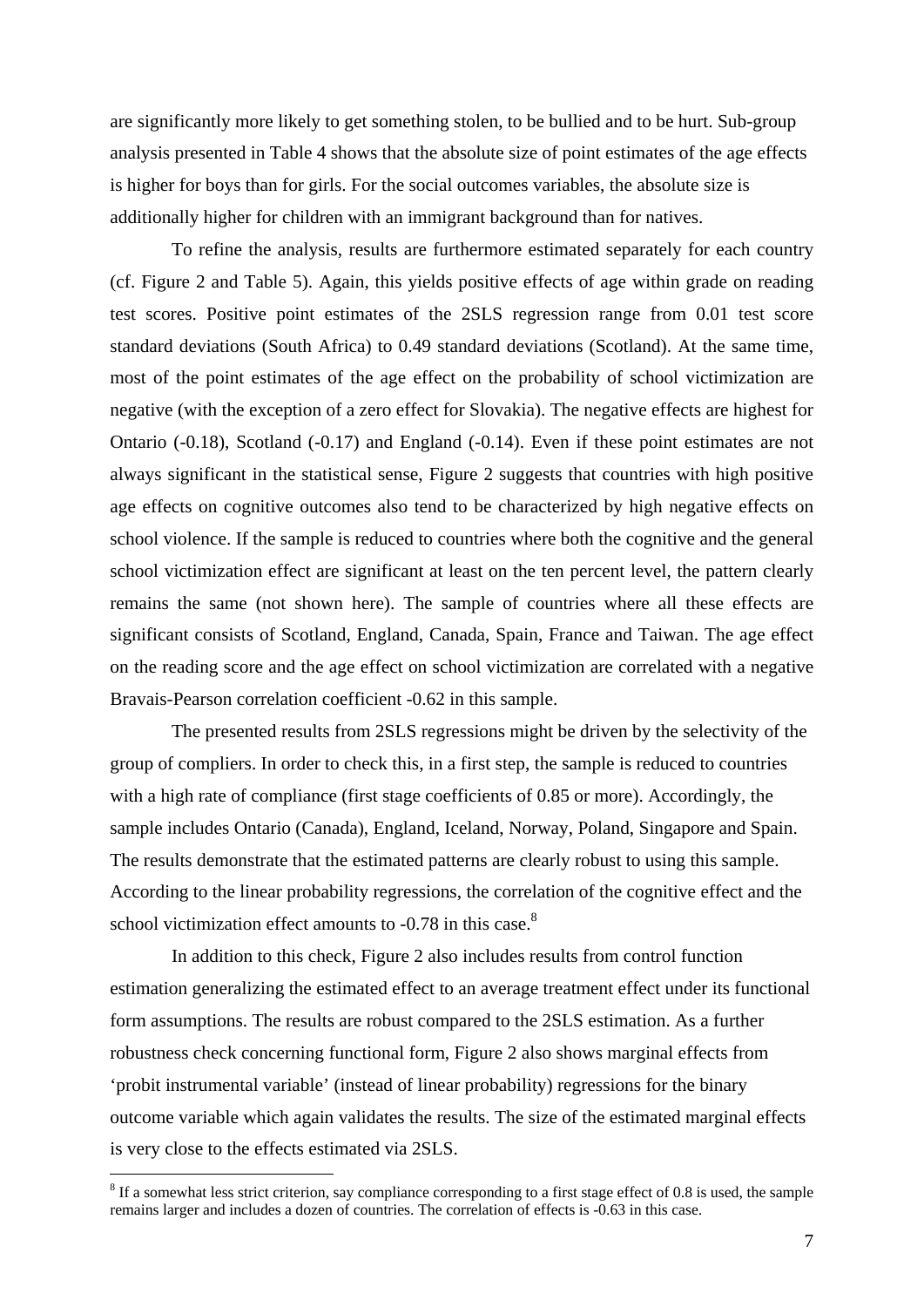It is beyond the scope of this paper to explain differences in the age effects in different countries in terms of institutional and policy characteristics. There is too much heterogeneity in education systems around the world and therefore it would be hard to pin down the relevant institutional effects interacting with age effects. However, note that Figure 2 implies that age effects in elementary school are highest in countries with so called 'à la carte integration models' (cf. the classification by Dupriez et al., 2008) like Canada and the United Kingdom. A la carte integration systems imply that primary education is generally comprehensive - there is a core curriculum common to all children - but grouping within elementary school classes may be based on the child's ability. Compared to these countries, countries with individualized teaching and integration systems like the northern European countries but also countries where children are prepared for being educated in different ability tracks (like in some central European countries) seem to deal better with the age effects within grades.

### **5 Conclusions**

1

Based on pooled data for 17 countries, this paper presents evidence that children's age within grade significantly affects standardized reading test scores (as measured at one point in time) as well as social outcomes. Older children within grades are less often victims of school violence. It is also shown that there is a negative correlation of cognitive and social effects. The presented results are robust to restricting the sample to countries with high compliance and to alternative estimation strategies. Sub-group analysis reveals that the age effects tend to be higher for boys than for girls. Analysis by immigrant background has to be taken with a grain of salt due to a reduced (possibly selective) sample but suggests that the age effects on school victimization are higher for children with an immigrant background compared to natives.

All in all, the paper demonstrates that age within grades matters for social outcomes. According to evidence from psychology (e.g. Cassidy, 2009) school victimization is a crucial determinant for children's development of personality. Thus, it is very likely that being the youngest in class (and thus suffering from school victimization) also affects the children's future non-cognitive outcomes.

<sup>&</sup>lt;sup>9</sup> There might also be segregation for example by school districts in such systems.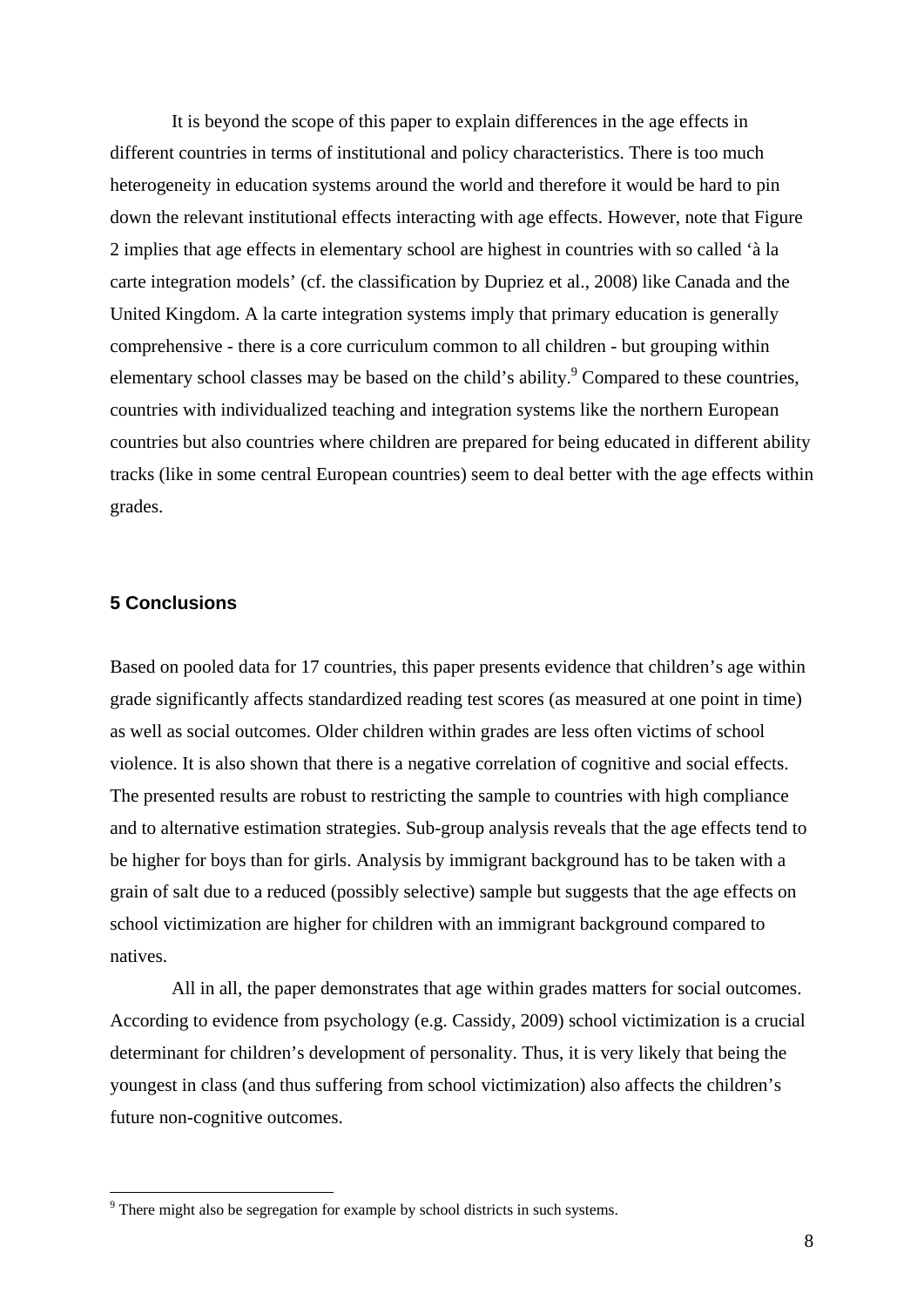#### **References**

- Angrist, J.D. and A.B. Krueger (1992), The Effect of Age at School Entry on Educational Attainment: An Application of Instrumental Variables with Moments from Two Samples, *Journal of the American Statistical Association* 87: 328-335.
- Angrist, J.D. and J.-St. Pischke (2009), *Mostly harmless econometrics*, Princeton University Press, Princeton.
- Bauer, Ph. and R. Riphahn (2009), Age at School Entry and Intergenerational Educational Mobility, *Economics Letters* 103: 87-90.
- Bedard, K. and E. Dhuey (2006), The Persistence of Early Childhood Maturity: International Evidence of Long-Run Age Effects, *The Quarterly Journal of Economics* 121: 1437-1472.
- Bound, J., D.A. Jaeger and R.M. Baker (1995), Problems with Instrumental Variables Estimation When the Correlation Between the Instruments and the Endogenous Explanatory Variables is Weak, *Journal of the American Statistical Association* 90: 443- 450.
- Card, D. (2001), Estimating the Return to Schooling: Progress on some persistent econometric problems, *Econometrica* 69: 1127-1160.
- Cascio, E.U. and E.G. Lewis (2006), Schooling and the Armed Forces Qualifying Test: Evidence from School-Entry Laws, *Journal of Human Resources* 41 (2): 294–318.
- Cassidy, T. (2009): Bullying and victimisation in school children: the role of social identity, problem-solving style, and family and school context, *Social Psychology of Education* 12: 63-76.
- Cunha, F., J.J. Heckman, L. Lochner and D.V. Masterov (2006), Interpreting the evidence on life cycle skill formation, in: E.A Hanushek and F. Welch, eds., *Handbook of the economics of education*, Vol. 1. (North-Holland: Amsterdam): 697-812. .
- Dupriez, V., X. Dumay and A. Vause (2008), How Do School Systems Manage Pupils' Heterogeneity?, *Comparative Education Review* 52: 245-273.
- Garen, J. (1984), The Returns to Schooling: A Selectivity Bias Approach with a Continuous Choice Variable, *Econometrica* 52: 1199-1218.
- Kawaguchi, D. (2009): Actual Age at School Entry, Educational Outcomes, and Earnings, *Journal of the Japanese and International Economies*, forthcoming.
- Mühlenweg, A.M. and P.A. Puhani (2010), The Evolution of the School Entry Age Effect in a School Tracking System, *Journal of Human Resources*, forthcoming.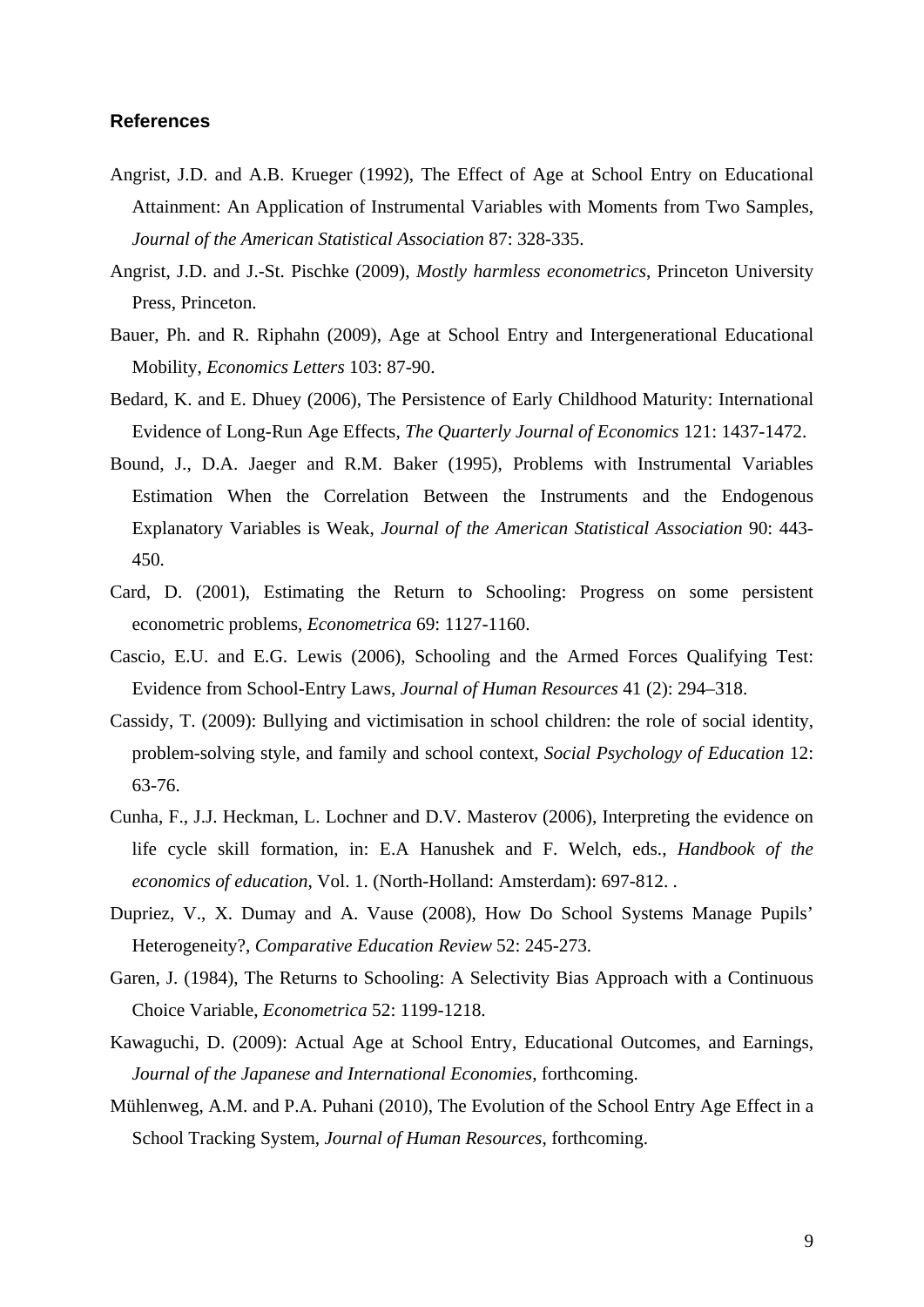Puhani, P.A. and A.M. Weber (2007), Does the Early Bird Catch the Worm? Instrumental Variable Estimates of Early Educational Effects of Age of School Entry in Germany, *Empirical Economics* 32: 359-386.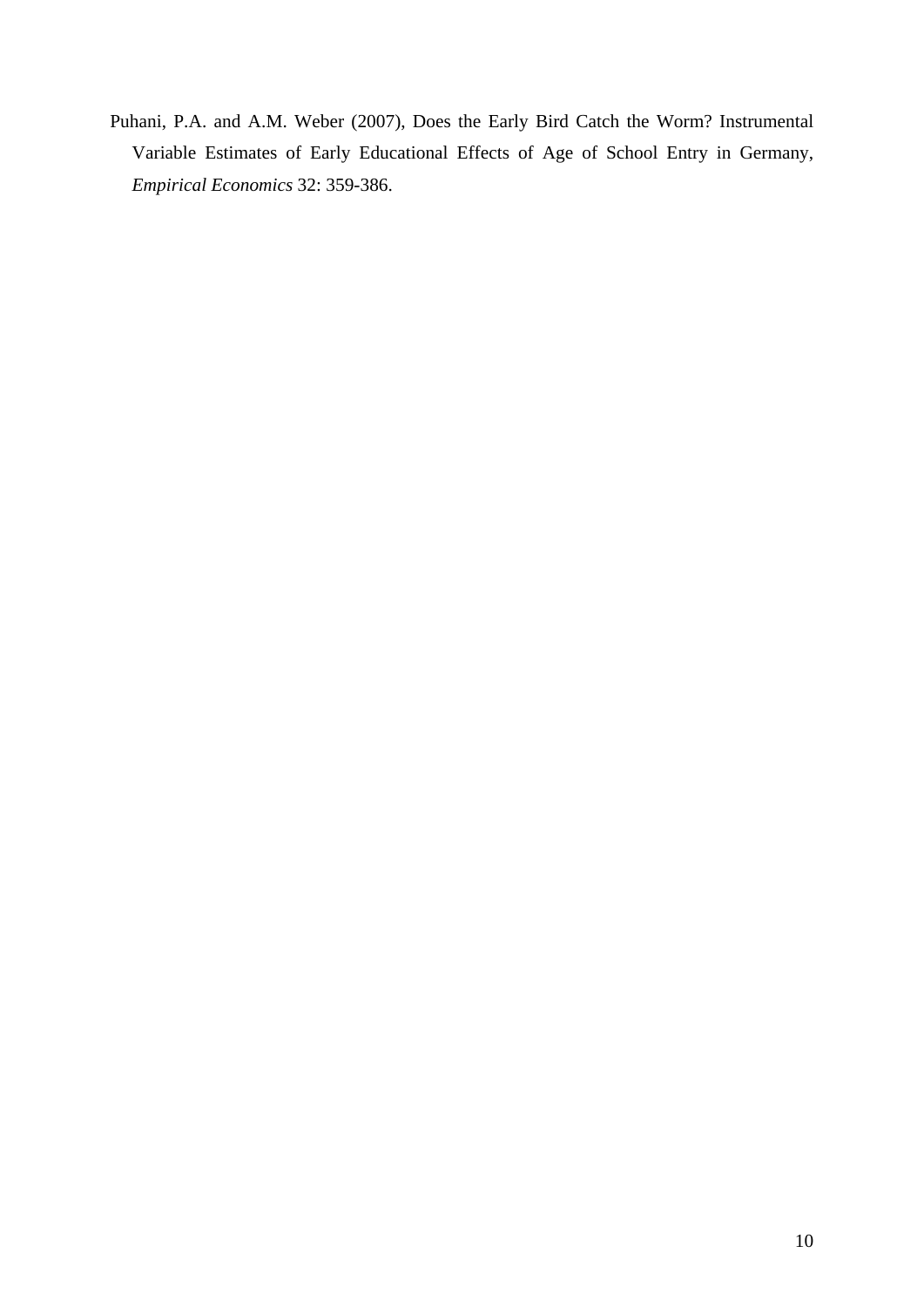## **Tables**

**Table 1: Means of outcome and control variables by country** 

| Table 1. Means of outcome and control variables by country |                  |          |                |                |                |                |                |            |       |
|------------------------------------------------------------|------------------|----------|----------------|----------------|----------------|----------------|----------------|------------|-------|
| Country                                                    | <b>Test</b>      | Victimi- | "Things        | "Being         | "Being         | Entry          | Male           | Immigrant  | Obs.  |
|                                                            | score            | zation   | stolen"        | bullied"       | hurt"          | age            |                | background | (AII) |
| Austria                                                    | 538.23           | 0.42     | 0.22           | 0.16           | 0.24           | 6.72           | 0.51           | 0.25       | 919   |
|                                                            | (1.93)           | (0.02)   | (0.01)         | (0.01)         | (0.01)         | (0.02)         | (0.02)         | (0.02)     |       |
| Belgium (Flemish)                                          | 544.99           | 0.59     | 0.20           | 0.39           | 0.42           | 6.34           | 0.48           | 0.19       | 782   |
|                                                            | (1.93)<br>558.16 | (0.02)   | (0.01)         | (0.02)         | (0.02)         | (0.02)<br>6.30 | (0.02)<br>0.49 | (0.01)     | 648   |
| Canada,<br><b>British Columbia</b>                         |                  | 0.55     | 0.30           | 0.29           | 0.29           |                |                | 0.55       |       |
|                                                            | (1.93)           | (0.02)   | (0.02)         | (0.02)<br>0.31 | (0.02)<br>0.27 | (0.02)         | (0.02)         | (0.02)     | 735   |
| Canada,                                                    | 545.37           | 0.54     | 0.28<br>(0.02) | (0.02)         |                | 6.40           | 0.48           | 0.11       |       |
| Nova Scotia                                                | (1.93)           | (0.02)   |                |                | (0.02)         | (0.02)         | (0.02)         | (0.01)     |       |
| Canada, Ontario                                            | 556.30           | 0.66     | 0.38           | 0.36           | 0.37           | 6.30           | 0.53           | 0.55       | 663   |
|                                                            | (1.93)           | (0.02)   | (0.02)         | (0.02)         | (0.02)         | (0.02)         | (0.02)         | (0.02)     |       |
| Canada, Québec                                             | 528.42           | 0.54     | 0.31           | 0.26           | 0.30           | 6.48           | 0.50           | 0.21       | 619   |
|                                                            | (1.93)           | (0.02)   | (0.02)         | (0.02)         | (0.02)         | (0.02)         | (0.02)         | (0.02)     |       |
| England                                                    | 540.35           | 0.59     | 0.25           | 0.32           | 0.41           | 5.52           | 0.51           | 0.24       | 674   |
|                                                            | (1.93)           | (0.02)   | (0.02)         | (0.02)         | (0.02)         | (0.02)         | (0.02)         | (0.02)     |       |
| France                                                     | 521.92           | 0.58     | 0.35           | 0.33           | 0.32           | 6.35           | 0.52           | 0.29       | 721   |
|                                                            | (1.93)           | (0.02)   | (0.02)         | (0.02)         | (0.02)         | (0.02)         | (0.02)         | (0.02)     |       |
| Iceland                                                    | 510.10           | 0.44     | 0.15           | 0.30           | 0.22           | 6.21           | 0.48           | 0.16       | 551   |
|                                                            | (1.93)           | (0.02)   | (0.02)         | (0.02)         | (0.02)         | (0.02)         | (0.02)         | (0.02)     |       |
| Italy                                                      | 548.65           | 0.45     | 0.31           | 0.23           | 0.14           | 6.17           | 0.54           | 0.15       | 552   |
|                                                            | (1.93)           | (0.02)   | (0.02)         | (0.02)         | (0.01)         | (0.02)         | (0.02)         | (0.02)     |       |
| Luxembourg                                                 | 559.63           | 0.43     | 0.18           | 0.21           | 0.26           | 6.79           | 0.51           | 0.59       | 844   |
|                                                            | (1.93)           | (0.02)   | (0.01)         | (0.01)         | (0.02)         | (0.02)         | (0.02)         | (0.02)     |       |
| Norway                                                     | 495.59           | 0.34     | 0.13           | 0.16           | 0.20           | 6.24           | 0.47           | 0.15       | 635   |
|                                                            | (1.93)           | (0.02)   | (0.01)         | (0.02)         | (0.02)         | (0.02)         | (0.02)         | (0.01)     |       |
| Poland                                                     | 518.80           | 0.26     | 0.11           | 0.14           | 0.15           | 7.25           | 0.47           | 0.01       | 701   |
|                                                            | (1.93)           | (0.02)   | (0.01)         | (0.01)         | (0.01)         | (0.02)         | (0.02)         | (0.00)     |       |
| Scotland                                                   | 531.96           | 0.52     | 0.19           | 0.31           | 0.34           | 5.23           | 0.45           | 0.13       | 544   |
|                                                            | (1.93)           | (0.02)   | (0.02)         | (0.02)         | (0.02)         | (0.02)         | (0.02)         | (0.02)     |       |
| Singapore                                                  | 553.74           | 0.60     | 0.36           | 0.34           | 0.29           | 6.55           | 0.49           | 0.34       | 1,045 |
|                                                            | (1.93)           | (0.02)   | (0.01)         | (0.01)         | (0.01)         | (0.02)         | (0.02)         | (0.02)     |       |
| Slovakia                                                   | 533.97           | 0.46     | 0.21           | 0.31           | 0.20           | 6.74           | 0.47           | 0.06       | 905   |
|                                                            | (1.93)           | (0.02)   | (0.01)         | (0.02)         | (0.01)         | (0.02)         | (0.02)         | (0.01)     |       |
| South Africa                                               | 304.01           | 0.81     | 0.64           | 0.46           | 0.40           | 7.06           | 0.48           | 0.18       | 2,523 |
|                                                            | (1.93)           | (0.01)   | (0.01)         | (0.01)         | (0.01)         | (0.02)         | (0.01)         | (0.01)     |       |
| Spain                                                      | 513.97           | 0.60     | 0.31           | 0.22           | 0.44           | 6.31           | 0.54           | 0.17       | 702   |
|                                                            | (1.93)           | (0.02)   | (0.02)         | (0.02)         | (0.02)         | (0.02)         | (0.02)         | (0.01)     |       |
| Sweden                                                     | 545.74           | 0.31     | 0.14           | 0.11           | 0.19           | 7.32           | 0.54           | 0.25       | 725   |
|                                                            | (1.93)           | (0.02)   | (0.01)         | (0.01)         | (0.01)         | (0.02)         | (0.02)         | (0.02)     |       |
| Taiwan                                                     | 531.61           | 0.62     | 0.41           | 0.41           | 0.31           | 6.52           | 0.54           | 0.10       | 785   |
|                                                            | (1.93)           | (0.02)   | (0.02)         | (0.02)         | (0.02)         | (0.02)         | (0.02)         | (0.01)     |       |

Note: Standard errors in parentheses. Number of observations for test score sample is given in the last column. Samples restricted to students born one month prior to and after the school entry cut-off date as these samples are used for the regression analysis.

Source: PIRLS 2006. Own calculation.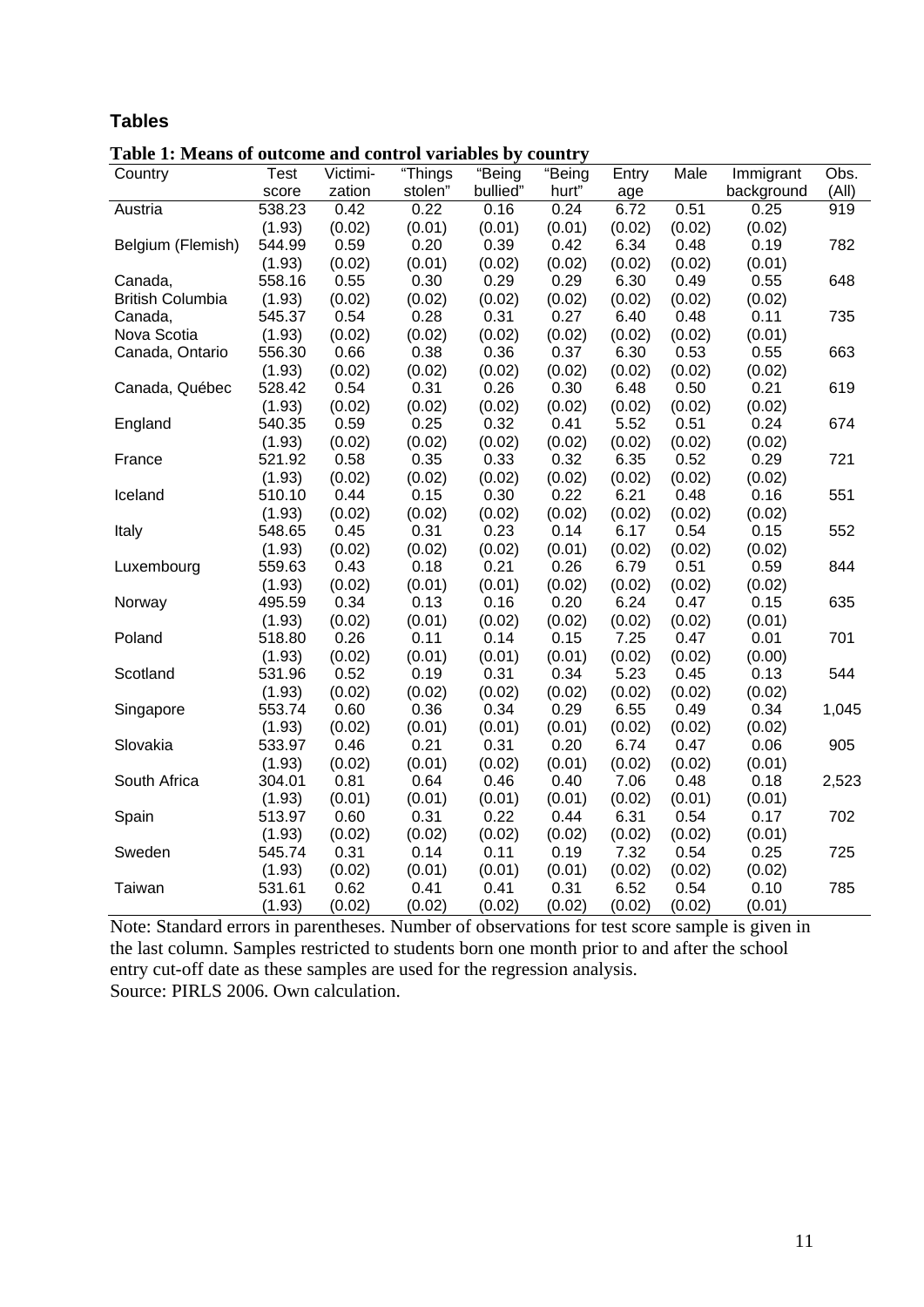| Country                  | Cut-off date           | School year<br>starting date   | Age at<br>cut-off<br>date | Grade<br>(year of<br>observation) |
|--------------------------|------------------------|--------------------------------|---------------------------|-----------------------------------|
| Austria                  | September 1            | September<br>(beginning)       | 6                         | 4                                 |
| Belgium (Flemish)        | December 31            | September<br>(beginning)       | 6                         | 4                                 |
| Canada, British Columbia | December 31            | September<br>(beginning)       | 6                         | 4                                 |
| Canada, Nova Scotia      | October 1              | September<br>(beginning)       | 6                         | 4                                 |
| Canada, Ontario          | December 31            | September<br>(beginning)       | 6                         | 4                                 |
| Canada, Québec           | October 1              | September<br>(beginning)       | 6                         | 4                                 |
| England                  | August 31 <sup>A</sup> | September<br>(beginning)       | 5                         | 5                                 |
| France                   | December 31            | September<br>(beginning)       | 6                         | 4                                 |
| Iceland                  | December 31            | August<br>(end)                | 6                         | 4                                 |
| Italy                    | December 31            | September<br>(beginning / mid) | 6                         | 4                                 |
| Luxembourg               | September 1            | September<br>(mid)             | 6                         | 5                                 |
| Norway                   | December 31            | August<br>(mid)                | 6                         | 4                                 |
| Poland                   | December 31            | September<br>(beginning)       | $\overline{7}$            | 3                                 |
| Scotland                 | August (mid)           | August<br>(mid)                | 5                         | 5                                 |
| Singapore                | January 1              | January<br>(beginning)         | 6                         | 4                                 |
| Slovakia                 | September 1            | September<br>(end)             | 6                         | 4                                 |
| South Africa             | December 31            | January<br>(beginning)         | 6                         | 5                                 |
| Spain                    | December 31            | September<br>(beginning / mid) | 6                         | 4                                 |
| Sweden                   | December 31            | August<br>(mid)                | $7^B$                     | 4                                 |
| Taiwan                   | August (end)           | August<br>(end)                | 6                         | 4                                 |

**Table 2: Documented school entry age rules for PIRLS countries** 

Note: <sup>A</sup> Several cut-off dates for first grade entry in England; promotion policy to following grades effectively yields August, 31 cut-off. <sup>B</sup> Entrance is also possible by the age of six in Sweden.

Source: PIRLS 2006. The sample is restricted to countries with verified rules and sufficient compliance with the rule. Own calculation.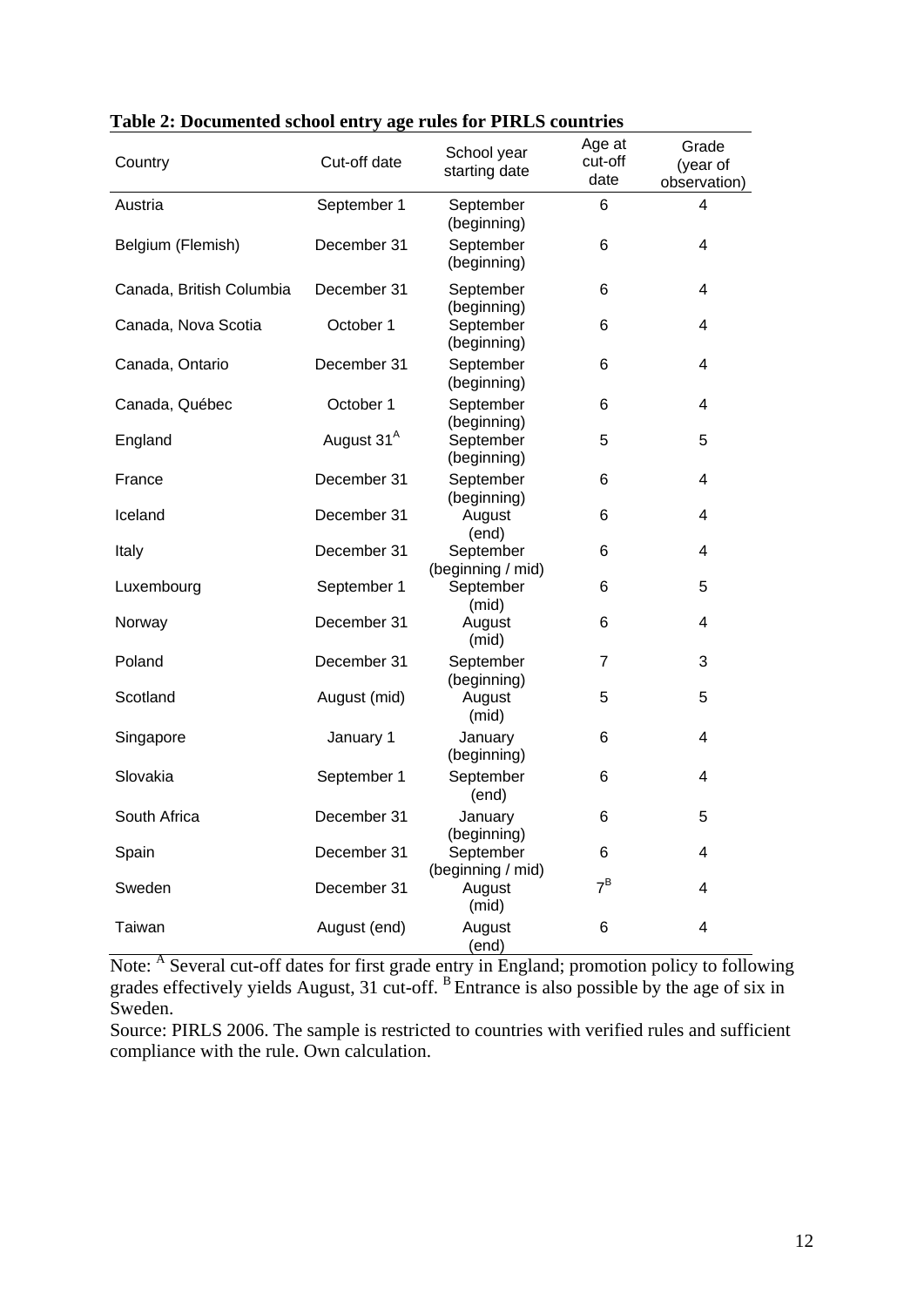| Relative age |         | Test score |           |                | Any type of school victimization |        |           |                |
|--------------|---------|------------|-----------|----------------|----------------------------------|--------|-----------|----------------|
|              | Male    | Female     | Immigrant | <b>Natives</b> | Male                             | Female | Immigrant | <b>Natives</b> |
| $-1.0$       | 368.55  | 355.23     | 356.74    | 395.82         | 0.78                             | 0.77   | 0.71      | 0.76           |
|              | (10.40) | (7.94)     | (16.88)   | (8.96)         | (0.03)                           | (0.02) | (0.05)    | (0.03)         |
| $-0.9$       | 354.99  | 363.86     | 392.09    | 383.03         | 0.78                             | 0.76   | 0.71      | 0.78           |
|              | (10.07) | (7.83)     | (19.58)   | (8.14)         | (0.03)                           | (0.02) | (0.05)    | (0.02)         |
| $-0.8$       | 389.84  | 406.70     | 424.00    | 432.52         | 0.74                             | 0.71   | 0.72      | 0.68           |
|              | (7.42)  | (6.62)     | (11.01)   | (6.51)         | (0.02)                           | (0.02) | (0.03)    | (0.02)         |
| $-0.7$       | 383.26  | 402.13     | 418.74    | 432.16         | 0.74                             | 0.76   | 0.63      | 0.76           |
|              | (6.48)  | (5.44)     | (9.00)    | (5.32)         | (0.02)                           | (0.02) | (0.03)    | (0.02)         |
| $-0.6$       | 443.64  | 450.02     | 467.37    | 467.93         | 0.73                             | 0.63   | 0.68      | 0.66           |
|              | (3.64)  | (3.11)     | (5.28)    | (2.78)         | (0.01)                           | (0.01) | (0.02)    | (0.01)         |
| $-0.5$       | 499.65  | 501.84     | 508.83    | 511.19         | 0.60                             | 0.56   | 0.63      | 0.54           |
|              | (1.76)  | (1.78)     | (2.65)    | (1.41)         | (0.01)                           | (0.01) | (0.01)    | (0.01)         |
| $-0.4$       | 507.81  | 512.36     | 513.51    | 521.36         | 0.57                             | 0.52   | 0.59      | 0.52           |
|              | (1.47)  | (1.60)     | (2.37)    | (1.20)         | (0.01)                           | (0.01) | (0.01)    | (0.01)         |
| $-0.3$       | 508.58  | 519.74     | 513.27    | 525.52         | 0.57                             | 0.52   | 0.60      | 0.51           |
|              | (1.33)  | (1.32)     | (1.91)    | (1.05)         | (0.01)                           | (0.01) | (0.01)    | (0.01)         |
| $-0.2$       | 506.59  | 517.22     | 515.16    | 525.19         | 0.59                             | 0.51   | 0.61      | 0.51           |
|              | (1.56)  | (1.52)     | (2.24)    | (1.19)         | (0.01)                           | (0.01) | (0.01)    | (0.01)         |
| $-0.1$       | 499.13  | 504.72     | 507.60    | 516.62         | 0.56                             | 0.52   | 0.57      | 0.50           |
|              | (1.55)  | (1.63)     | (2.60)    | (1.20)         | (0.01)                           | (0.01) | (0.01)    | (0.01)         |
| 0.0          | 514.04  | 526.58     | 517.87    | 531.25         | 0.55                             | 0.51   | 0.59      | 0.50           |
|              | (1.42)  | (1.49)     | (2.19)    | (1.14)         | (0.01)                           | (0.01) | (0.01)    | (0.01)         |
| 0.1          | 519.64  | 536.14     | 519.05    | 540.52         | 0.53                             | 0.47   | 0.58      | 0.46           |
|              | (1.54)  | (1.46)     | (2.41)    | (1.08)         | (0.01)                           | (0.01) | (0.01)    | (0.01)         |
| 0.2          | 517.29  | 529.54     | 522.50    | 534.13         | 0.55                             | 0.47   | 0.59      | 0.48           |
|              | (1.42)  | (1.34)     | (1.88)    | (1.09)         | (0.01)                           | (0.01) | (0.01)    | (0.01)         |
| 0.3          | 519.54  | 531.33     | 522.18    | 536.11         | 0.52                             | 0.48   | 0.57      | 0.47           |
|              | (1.64)  | (1.60)     | (2.52)    | (1.25)         | (0.01)                           | (0.01) | (0.01)    | (0.01)         |
| 0.4          | 496.55  | 513.02     | 493.58    | 522.80         | 0.53                             | 0.47   | 0.62      | 0.46           |
|              | (2.12)  | (2.07)     | (3.54)    | (1.57)         | (0.01)                           | (0.01) | (0.01)    | (0.01)         |
| 0.5          | 497.85  | 499.60     | 503.28    | 517.29         | 0.59                             | 0.52   | 0.64      | 0.50           |
|              | (3.11)  | (3.44)     | (4.45)    | (2.66)         | (0.01)                           | (0.01) | (0.02)    | (0.01)         |
| 0.6          | 397.90  | 420.11     | 454.00    | 430.13         | 0.63                             | 0.65   | 0.56      | 0.65           |
|              | (6.21)  | (5.86)     | (6.63)    | (5.45)         | (0.02)                           | (0.02) | (0.03)    | (0.02)         |
| 0.7          | 397.47  | 395.08     | 445.13    | 400.19         | 0.70                             | 0.69   | 0.72      | 0.64           |
|              | (5.19)  | (6.24)     | (6.64)    | (5.73)         | (0.02)                           | (0.02) | (0.03)    | (0.02)         |
| 0.8          | 373.40  | 376.88     | 455.43    | 377.47         | 0.68                             | 0.70   | 0.74      | 0.65           |
|              | (6.94)  | (7.02)     | (7.76)    | (6.97)         | (0.02)                           | (0.03) | (0.03)    | (0.03)         |
| 0.9          | 333.00  | 358.39     | 400.06    | 349.27         | 0.73                             | 0.73   | 0.66      | 0.72           |
|              | (5.56)  | (6.24)     | (8.52)    | (5.84)         | (0.02)                           | (0.02) | (0.03)    | (0.02)         |
| 1.0          | 390.51  | 428.47     | 425.46    | 428.79         | 0.68                             | 0.60   | 0.59      | 0.67           |
|              | (8.10)  | (8.80)     | (11.38)   | (8.49)         | (0.03)                           | (0.03) | (0.04)    | (0.03)         |
| Obs.         | 46,997  | 46,925     | 18,343    | 61,578         | 45,937                           | 45,984 | 18,237    | 61,238         |

**Table 3: Means of main outcome variables by relative age for different sub-groups** 

Note: Standard errors in parentheses. Groups ranked by within country deviation from average age (measured in years).

Source: PIRLS 2006. Pooled sample of 17 countries. Restricted to age span +-1 year around average age within each country. Own calculation.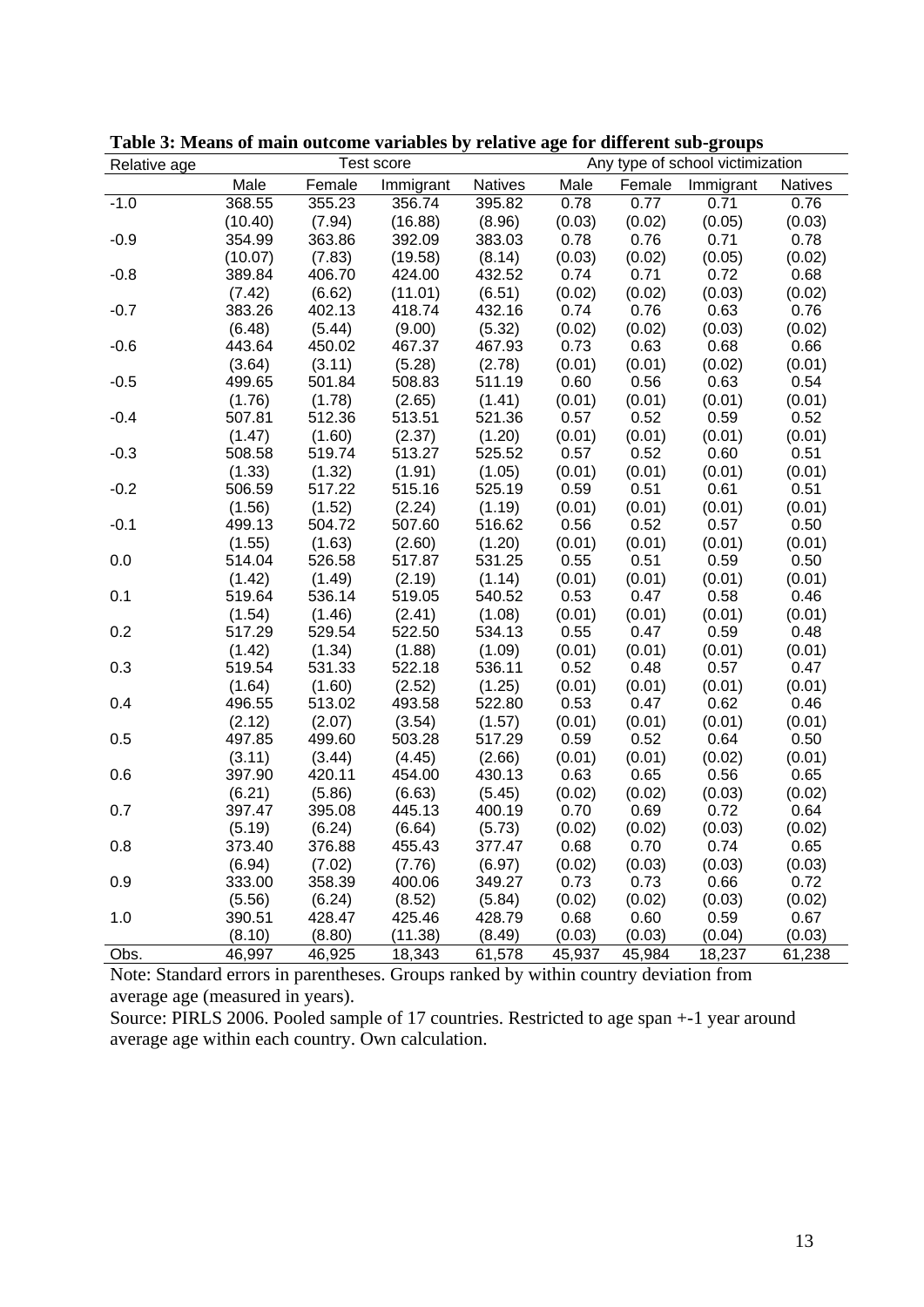|                | First stage |           |               |               |               |               |
|----------------|-------------|-----------|---------------|---------------|---------------|---------------|
|                | Relative    | Test      | Victimi-      | "Things       | "Being        | "Being        |
| Sample         | age         | score     | zation        | stolen"       | bullied"      | hurt"         |
|                | (in years)  | (in s.d.) | (probability) | (probability) | (probability) | (probability) |
| All            | 0.81        | 0.27      | $-0.09$       | $-0.06$       | $-0.07$       | $-0.04$       |
|                | (0.01)      | (0.04)    | (0.02)        | (0.02)        | (0.02)        | (0.02)        |
| Male           | 0.81        | 0.31      | $-0.12$       | $-0.10$       | $-0.11$       | $-0.06$       |
|                | (0.02)      | (0.06)    | (0.02)        | (0.02)        | (0.02)        | (0.02)        |
| Female         | 0.80        | 0.23      | $-0.06$       | $-0.02$       | $-0.03$       | $-0.03$       |
|                | (0.02)      | (0.05)    | (0.03)        | (0.02)        | (0.02)        | (0.02)        |
| Immigrants     | 0.74        | 0.27      | $-0.15$       | $-0.11$       | $-0.06$       | $-0.09$       |
|                | (0.04)      | (0.10)    | (0.05)        | (0.05)        | (0.04)        | (0.04)        |
| <b>Natives</b> | 0.83        | 0.28      | $-0.08$       | $-0.04$       | $-0.08$       | $-0.04$       |
|                | (0.02)      | (0.05)    | (0.02)        | (0.02)        | (0.02)        | (0.02)        |
| Obs. (all)     | 16,244      | 16,244    | 15,866        | 15,816        | 15,722        | 15,740        |

**Table 4: 2SLS estimates of relative age on test scores and social outcomes (all countries)** 

Note: Standard errors in parentheses. Relative age defined as within country deviation from average age (measured in years).

Source: PIRLS 2006. Pooled sample of 17 countries. Restricted to age span +-1 year around average age within each country. Own calculation.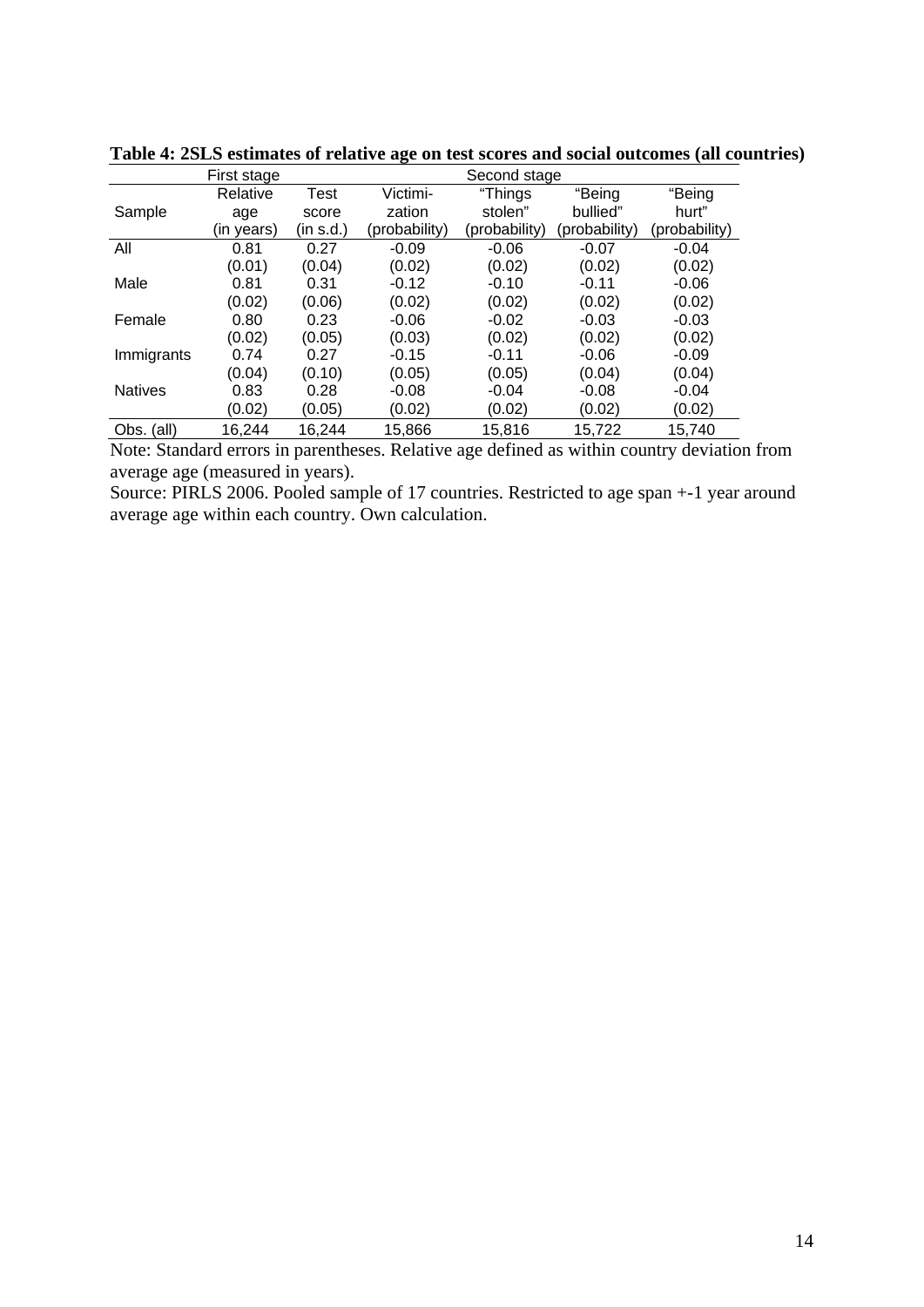| Country /coefficients (s.e.) | First  | <b>Test score</b> | Victimization | "Things | "Being   | "Being  |
|------------------------------|--------|-------------------|---------------|---------|----------|---------|
|                              | stage  | (in s.d.)         | (general)     | stolen" | bullied" | hurt"   |
| Scotland                     | 0.66   | 0.49              | $-0.17$       | $-0.02$ | $-0.13$  | $-0.01$ |
|                              | (0.05) | (0.15)            | (0.08)        | (0.07)  | (0.08)   | (0.08)  |
| England                      | 0.92   | 0.41              | $-0.13$       | $-0.02$ | $-0.11$  | $-0.07$ |
|                              | (0.02) | (0.08)            | (0.05)        | (0.04)  | (0.04)   | (0.04)  |
| Slovakia                     | 0.52   | 0.38              | 0.00          | 0.00    | $-0.02$  | 0.07    |
|                              | (0.04) | (0.12)            | (0.09)        | (0.07)  | (0.07)   | (0.07)  |
| Canada, Québec               | 0.81   | 0.35              | $-0.10$       | $-0.05$ | $-0.03$  | $-0.08$ |
|                              | (0.04) | (0.08)            | (0.07)        | (0.07)  | (0.06)   | (0.06)  |
| Canada, Ontario              | 0.89   | 0.32              | $-0.18$       | $-0.11$ | $-0.08$  | $-0.09$ |
|                              | (0.03) | (0.07)            | (0.07)        | (0.06)  | (0.07)   | (0.06)  |
| Spain                        | 0.90   | 0.32              | $-0.11$       | $-0.09$ | $-0.02$  | $-0.14$ |
|                              | (0.03) | (0.07)            | (0.05)        | (0.05)  | (0.05)   | (0.06)  |
| Canada, British Columbia     | 0.84   | 0.28              | $-0.02$       | $-0.03$ | $-0.08$  | $-0.06$ |
|                              | (0.03) | (0.07)            | (0.06)        | (0.06)  | (0.05)   | (0.05)  |
| Iceland                      | 0.98   | 0.28              | $-0.04$       | 0.04    | $-0.06$  | $-0.07$ |
|                              | (0.01) | (0.06)            | (0.04)        | (0.03)  | (0.04)   | (0.04)  |
| France                       | 0.84   | 0.25              | $-0.11$       | $-0.11$ | $-0.11$  | $-0.04$ |
|                              | (0.04) | (0.07)            | (0.05)        | (0.05)  | (0.05)   | (0.05)  |
| Taiwan                       | 0.84   | 0.25              | $-0.10$       | $-0.03$ | $-0.18$  | $-0.12$ |
|                              | (0.02) | (0.06)            | (0.05)        | (0.05)  | (0.05)   | (0.04)  |
| Italy                        | 0.73   | 0.25              | $-0.04$       | $-0.08$ | $-0.09$  | 0.08    |
|                              | (0.05) | (0.09)            | (0.06)        | (0.06)  | (0.06)   | (0.04)  |
| Sweden                       | 0.83   | 0.22              | $-0.07$       | $-0.06$ | $-0.02$  | 0.00    |
|                              | (0.04) | (0.07)            | (0.05)        | (0.04)  | (0.04)   | (0.04)  |
| Norway                       | 0.96   | 0.22              | $-0.04$       | 0.00    | $-0.02$  | $-0.01$ |
|                              | (0.01) | (0.08)            | (0.05)        | (0.04)  | (0.05)   | (0.05)  |
| Poland                       | 0.96   | 0.21              | $-0.02$       | 0.01    | $-0.03$  | 0.01    |
|                              | (0.02) | (0.09)            | (0.04)        | (0.03)  | (0.03)   | (0.03)  |
| Canada, Nova Scotia          | 0.76   | 0.21              | $-0.01$       | $-0.06$ | 0.01     | $-0.01$ |
|                              | (0.03) | (0.08)            | (0.06)        | (0.06)  | (0.05)   | (0.05)  |
| Belgium (Flemish)            | 0.67   | 0.19              | $-0.08$       | $-0.03$ | $-0.11$  | $-0.07$ |
|                              | (0.04) | (0.07)            | (0.06)        | (0.05)  | (0.07)   | (0.06)  |
| Luxembourg                   | 0.66   | 0.17              | $-0.07$       | $-0.01$ | $-0.02$  | $-0.08$ |
|                              | (0.05) | (0.07)            | (0.06)        | (0.05)  | (0.05)   | (0.05)  |
| Austria                      | 0.50   | 0.14              | $-0.06$       | $-0.04$ | $-0.01$  | $-0.03$ |
|                              | (0.04) | (0.10)            | (0.07)        | (0.07)  | (0.06)   | (0.06)  |
| Singapore                    | 0.97   | 0.10              | $-0.02$       | 0.00    | $-0.07*$ | 0.01    |
|                              | (0.02) | (0.06)            | (0.04)        | (0.03)  | (0.04)   | (0.04)  |
| South Africa                 | 0.66   | 0.01              | $-0.05$       | $-0.04$ | 0.01     | $-0.01$ |
|                              | (0.05) | (0.13)            | (0.03)        | (0.04)  | (0.04)   | (0.04)  |

**Table 5: 2SLS estimates of age effects on test scores and social outcomes by country** 

Note: Countries ordered by size of age effect on reading test scores. Source: PIRLS 2006. Own calculation.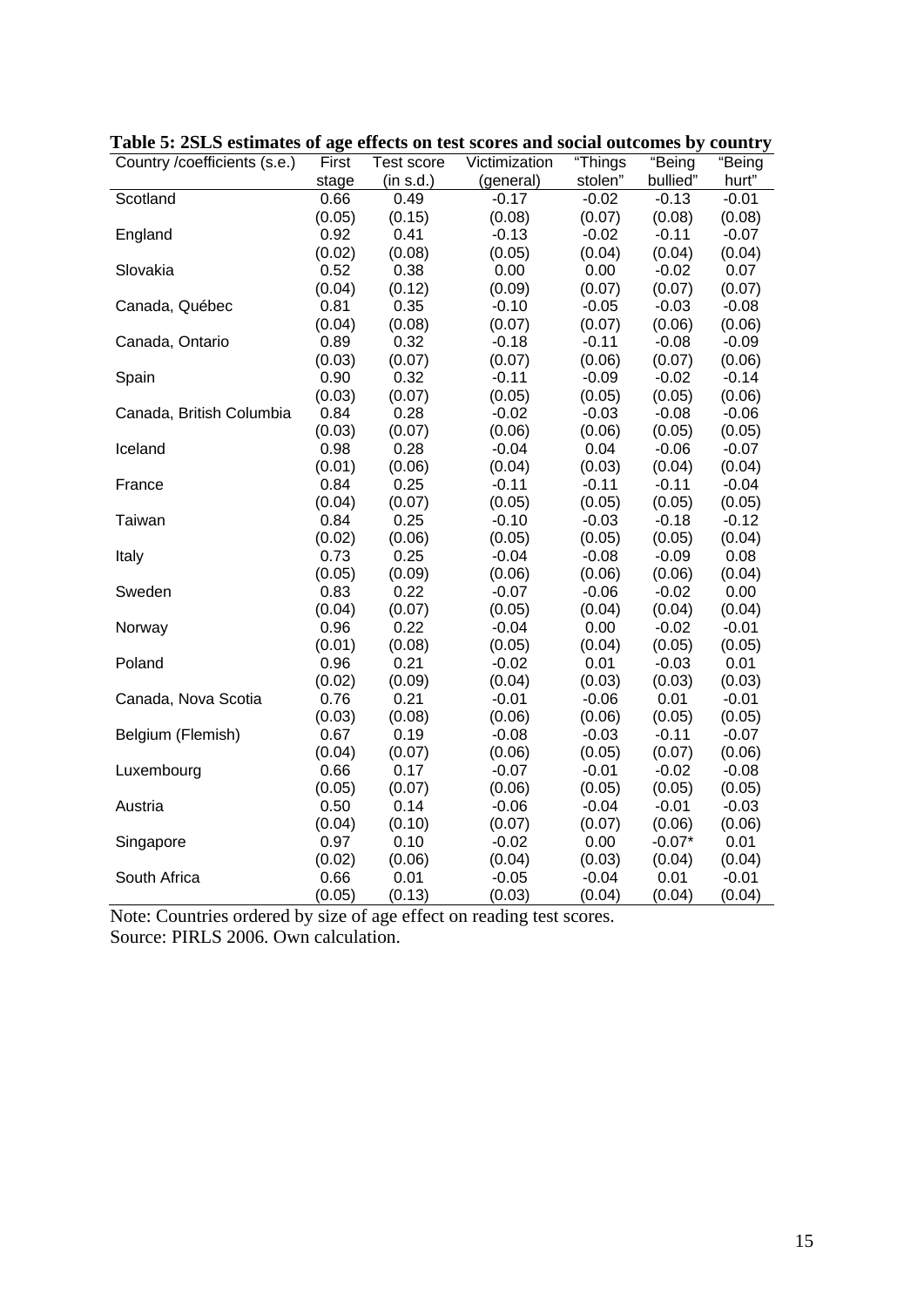## **Figures**





mean test score  $-\blacksquare$  frequency of school victimization  $-\blacktriangle$  frequency "things stolen"  $\neg$  frequency "bullied"  $-\divideontimes$  frequency "hurt"

Note: Relative age indicates within country deviation from average age (measured in years). Table 3 includes detailed means for sub-groups. Source: PIRLS 2006. Pooled sample of 17 countries. Restricted to age span +-1 year around average age within each country. Own calculation.